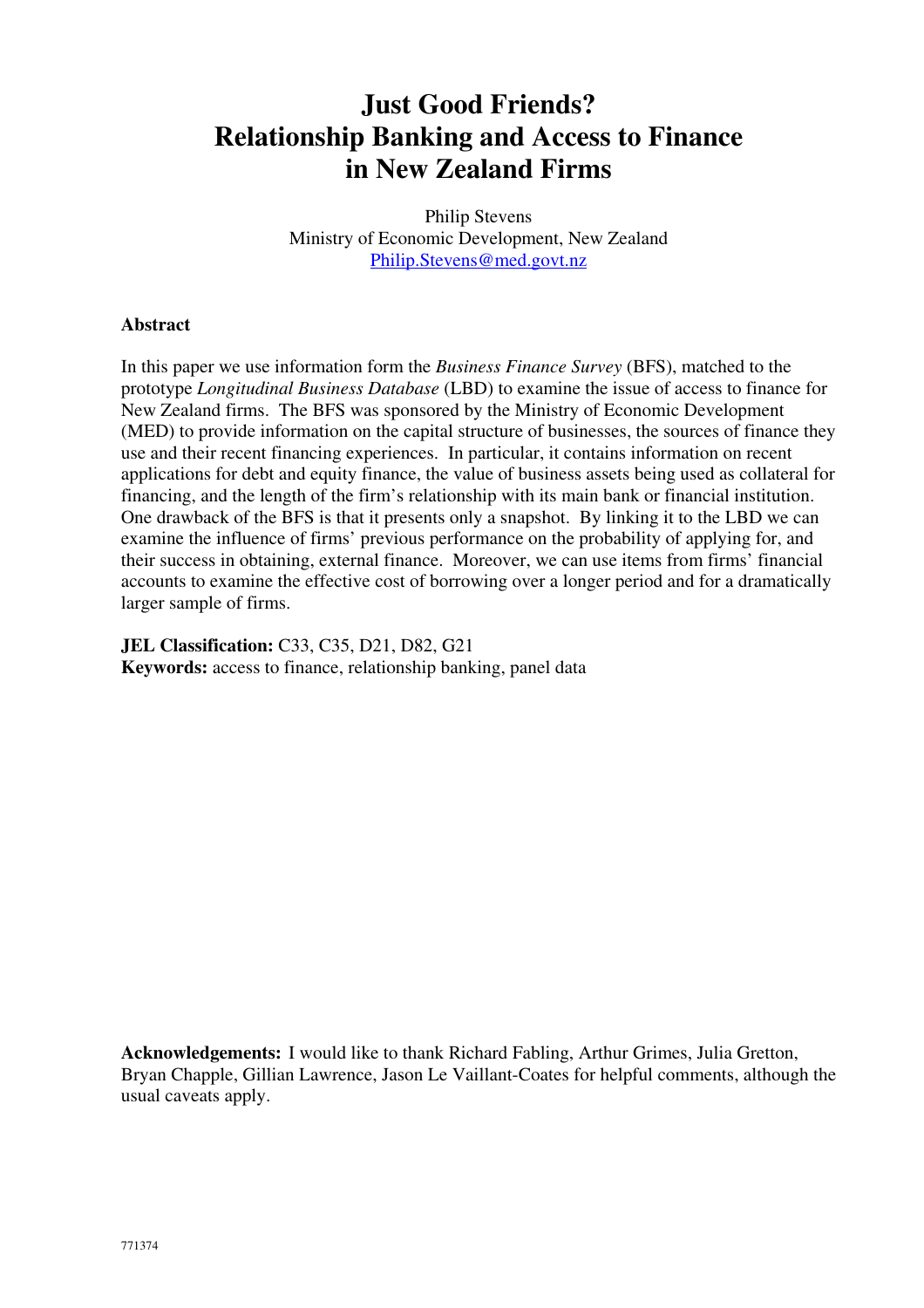### **Disclaimer**

The opinions, findings, recommendations and conclusions expressed in this report are those of the author(s). Statistics NZ and the Ministry of Economic Development take no responsibility for any omissions or errors in the information contained here.

Access to the data used in this study was provided by Statistics NZ in accordance with security and confidentiality provisions of the Statistics Act 1975. Only people authorised by the Statistics Act 1975 are allowed to see data about a particular, business or organisation. The results in this paper have been confidentialised to protect individual businesses from identification.

The results are based in part on tax data supplied by Inland Revenue to Statistics NZ under the Tax Administration Act 1994. This tax data must be used only for statistical purposes, and no individual information is published or disclosed in any other form, or provided back to Inland Revenue for administrative or regulatory purposes. Any person who had access to the unitrecord data has certified that they have been shown, have read and have understood section 81 of the Tax Administration Act 1994, which relates to privacy and confidentiality. Any discussion of data limitations or weaknesses is not related to the data's ability to support Inland Revenue's core operational requirements.

Any table or other material in this report may be reproduced and published without further licence, provided that it does not purport to be published under government authority and that acknowledgement is made of this source.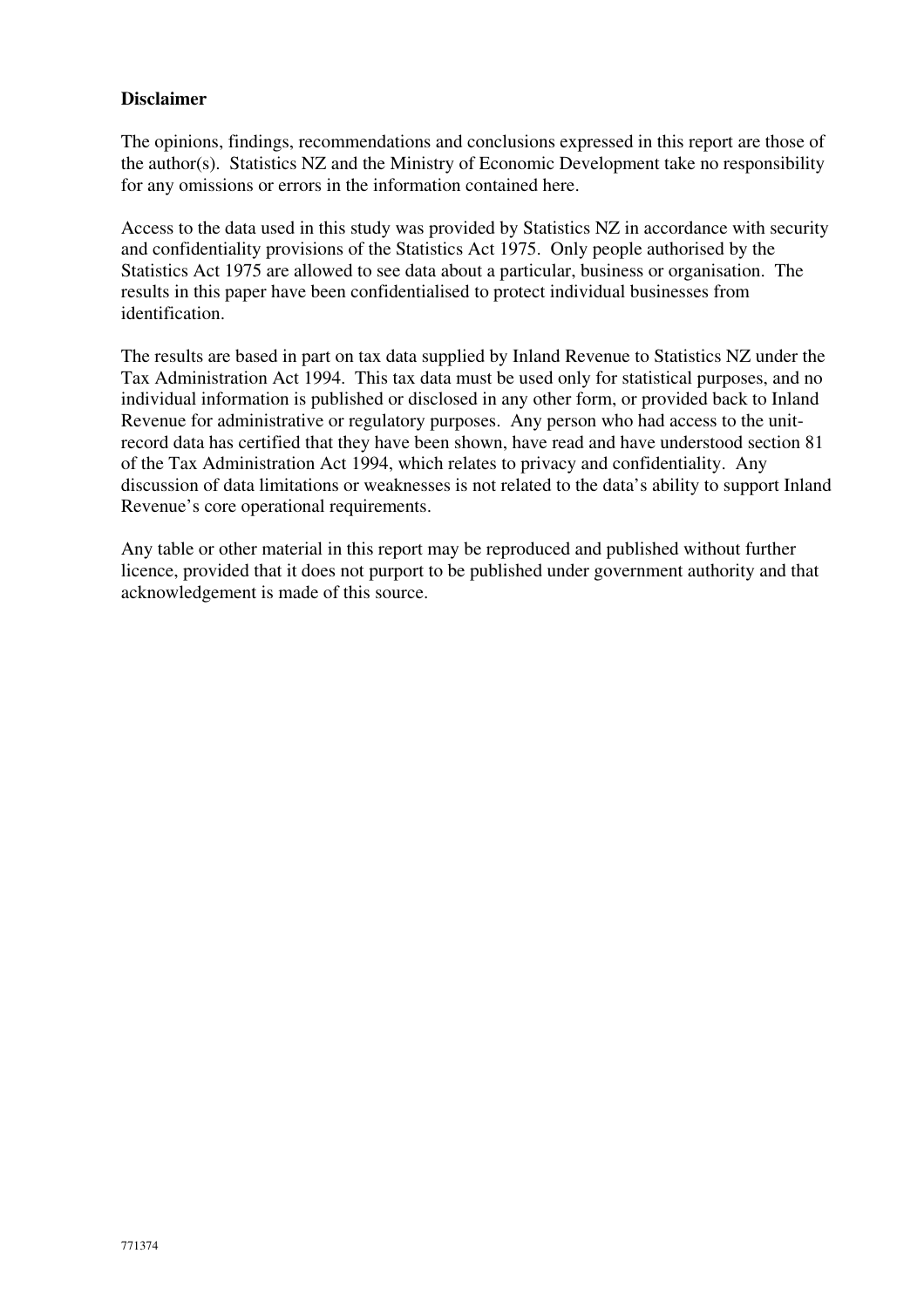## **1 Introduction**

New Zealand's low labour productivity relative to its OECD peers has often been blamed on its 'capital shallowness' (Hall and Scobie, 2005; Grimes, 2007; Mason and Osborne,  $2007$ )<sup>1</sup>. New Zealand also has a relatively large proportion of small to medium-sized enterprises in comparison to its OECD peers (Mills and Timmins, 2004; MED, 2005). Economic theory suggests that smaller firms will often find it tougher to obtain funds for expansion. Relationship-banking theories argue that small and particularly young firms are likely to find external finance more difficult. In part because of this, life-cycle models of the firm suggest that firms enter a 'valley of death' relatively early in their life when cash flow and hence internal funds are also dangerously short (Robertson, 2006). Expansionary strategies such as innovation and exporting generally require relatively large amounts of investment in the anticipation of uncertain returns. If New Zealand's smaller size means that firms need to begin exporting earlier in their lifetime and its distance from other economies places it on the periphery of the global innovation system, this may exacerbate the problem.

Whilst anecdotal evidence suggests that many firms in New Zealand face a problem accessing finance, evidence from the *Business Finance Survey* in 2004 found that of the 34% of firms that requested debt finance, 90% were successful (of the 6% that applied for equity finance, 83% were successful) (MED, 2005). One might take this as *prima facie* evidence that there is not an access to finance problem. However, it may be the case that (a) this is just a function of the phase of the economic cycle at which the survey was conducted; (b) firms are simply not applying for external debt (or indeed equity) finance and/or (c) the price paid for such finance (in terms of interest rates and/or collateral required) is too high.

At the heart of the relationship between firms and their potential financiers are the issues of asymmetric information and moral hazard. There are two types of information asymmetry, relating to the three players: the borrowing firm, the lending bank and other potential lenders. The firm knows its own 'type', i.e. its financial prospects. The other players do not. Thus, banks and firms need to build up a relationship in order to build up trust  $-$  i.e. for the bank to learn the firm's type. Banks will place a heavier burden on firms with which they have a shorter relationship, in the form of higher interest rates or collateral requirements. An alternative view has been suggested, that firms use the informational monopoly they acquire with longer relationships to expropriate higher rents – the so called 'holdup problem'. Such

 $1$  For an excellent recent overview of the development of New Zealand financial system and its effects, see Cameron *et al.* (2007).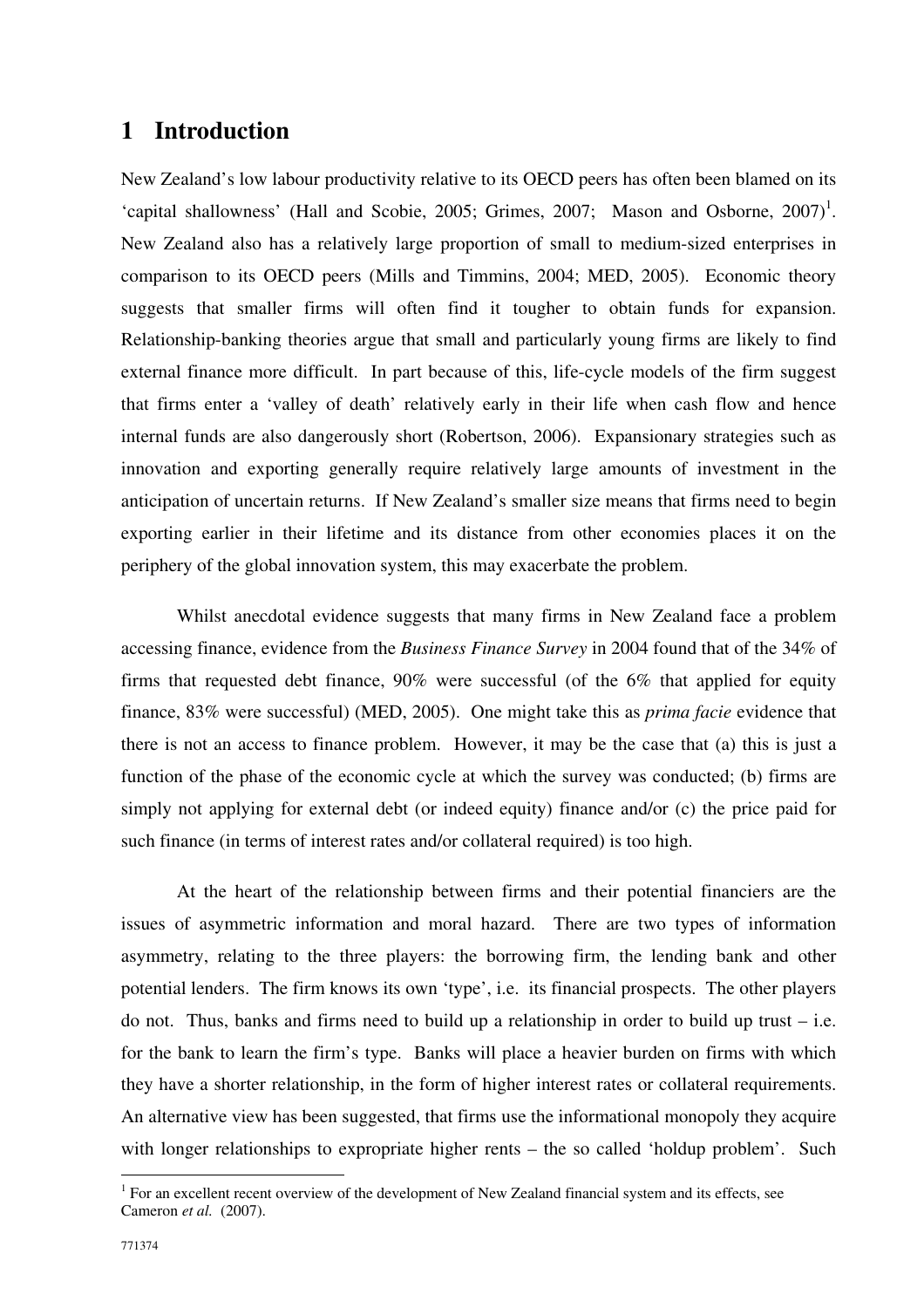equilibrium outcomes have been found to be unstable, but may be more likely in small economies with less well populated capital markets.

In this paper, we use information form the *Business Finance Survey* (BFS), matched to the prototype *Longitudinal Business Database* (LBD) to examine the issue of access to finance for New Zealand firms. The BFS was sponsored by the Ministry of Economic Development (MED) to provide information on the capital structure of businesses, the sources of finance they use and their recent financing experiences. In particular, it contains information on recent applications for debt and equity finance, the value of business assets being used as collateral for financing, and the length of the firm's relationship with its main bank or financial institution. One drawback of the BFS is that it presents only a snapshot. By linking it to the LBD we can examine the influence of firms' previous performance on the probability of applying for, and their success in obtaining, external finance. Moreover, we can use items from firms' financial accounts to examine the effective cost of borrowing over a longer period and for a dramatically larger sample of firms.

In the next section, we provide some background on modern theories of financial intermediation. Section 3 describes the models we estimate and section 4 the data we use. We present our results in section 5. Section 6 concludes.

## **2 Background**

To understand why small firms are likely to have problems accessing finance, it is useful to start with the question of why banks exist in the first place or, rather, why banks need to act as intermediaries between those with capital (its depositors) and those in need of it (its borrowers). These are the sort of questions that trouble economists. Intermediaries usually exist because of information asymmetries. Either one side of the market has no knowledge of where it can find potential partners (banks as matchmakers<sup>2</sup>) or there is crucial information about one side of the market (in this case the financial prospects of potential borrowers) which the other side would like to know before it provides a match (agrees to loan funds).

Whilst the first of these roles is undoubtedly important for banks, as well as other sectors of the financial market (clubs of angel investors for example), it is the second of these which is deemed most important and has been the subject of most analysis in financial economics. Authors such as Leland and Pyle (1977), Diamond (1984), Ramakrishnan and Thakor (1984), Fama (1985) and Boyd and Prescott (1986) have argued that 'it is a banks

 2 What Greenbaum and Thakor (1995) call banks' 'brokerage function'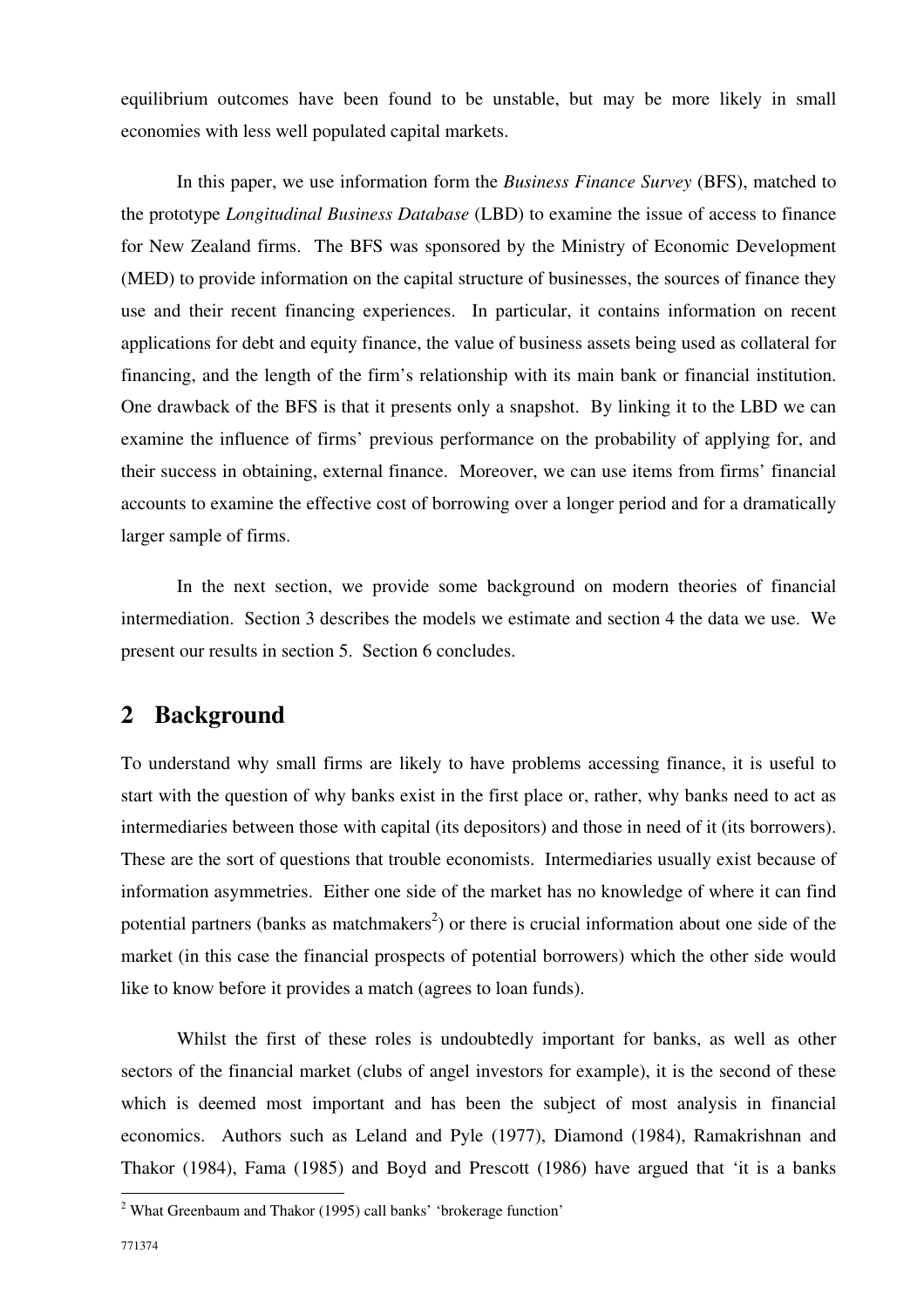ability to reduce information asymmetries between borrowers and savers that makes a bank unique relative to other financial institutions' (Ongena and Smith, 1998; p. 6). To put it another way, 'the *raison d'être* of banks may well be their role in mitigating informational asymmetries' (Boot, 2000;  $p.8$ )<sup>3</sup>. This modern view of financial intermediation stands in contrast to the earlier view that was based on transaction costs (Boot, 2000, p.9; Benston and Smith, 1976).

## *2.1 Asymmetric Information*

When thinking about firm finance issues, it is instructive to think about *four* types of players: the firm in search of funds to invest, its competitors, the lender and other potential lenders. Suppose the firm has an idea for a new product. It does not want to alert its competitors to its new idea or it will lose the competitive edge it hopes to gain. Because of this, a public offering is not an enticing prospect (Campbell, 1979; Bhattacharya and Chiesa, 1995; Yosha, 1995). Instead of looking to the public capital markets, the firm instead approaches a bank. What are the incentives of the bank? The bank is in competition with other banks. Thus, the bank has an incentive to keep this information (and any other it has on the firm) private. The privacy of the bank-firm, lender-borrower relationship is in principle beneficial to both parties.

When we introduce multiple time periods and different types of information, the issue becomes more complex.

First consider other types of information. The first is the quality of the staff and other general determinants of firm performance (firm capability). These are typically the things that econometricians suppose are represented in firm fixed-effects<sup>4</sup>. As such, a lender will (like a panel data analyst) improve the quality of their estimates of these (their understanding of these) the longer period over which they observe them. Thus, we would expect the quality of information the lender has of the borrower to increase with the length of the relationship. It will also increase with its *intensity* and its *scope*.

Greater depth or intensity of the relationship increases the quality of the information a lender has of a borrower. Thus lenders (not only banks, but also angel investors and VCs) will often insist on having a representative on the board or in the management of the firm. This serves two purposes – which can be thought of as the transfer of information into and out of the

<sup>&</sup>lt;sup>3</sup> This is part of what Greenbaum and Thakor (1995) call 'qualitative asset transformation' (what Claus and Grimes (2003) call 'transforming the risk characteristics of assets'. Note that banks provide many other services as an intermediary, such as intertemporal risk sharing (Diamond and Dybvig, 1983; what Claus and Grimes, 2003, call 'provision of liquidity). For more on this see the above authors or Boot (2000).

<sup>&</sup>lt;sup>4</sup> C.f. Mundlak (1961) or Bloom and Van Reenen (2007)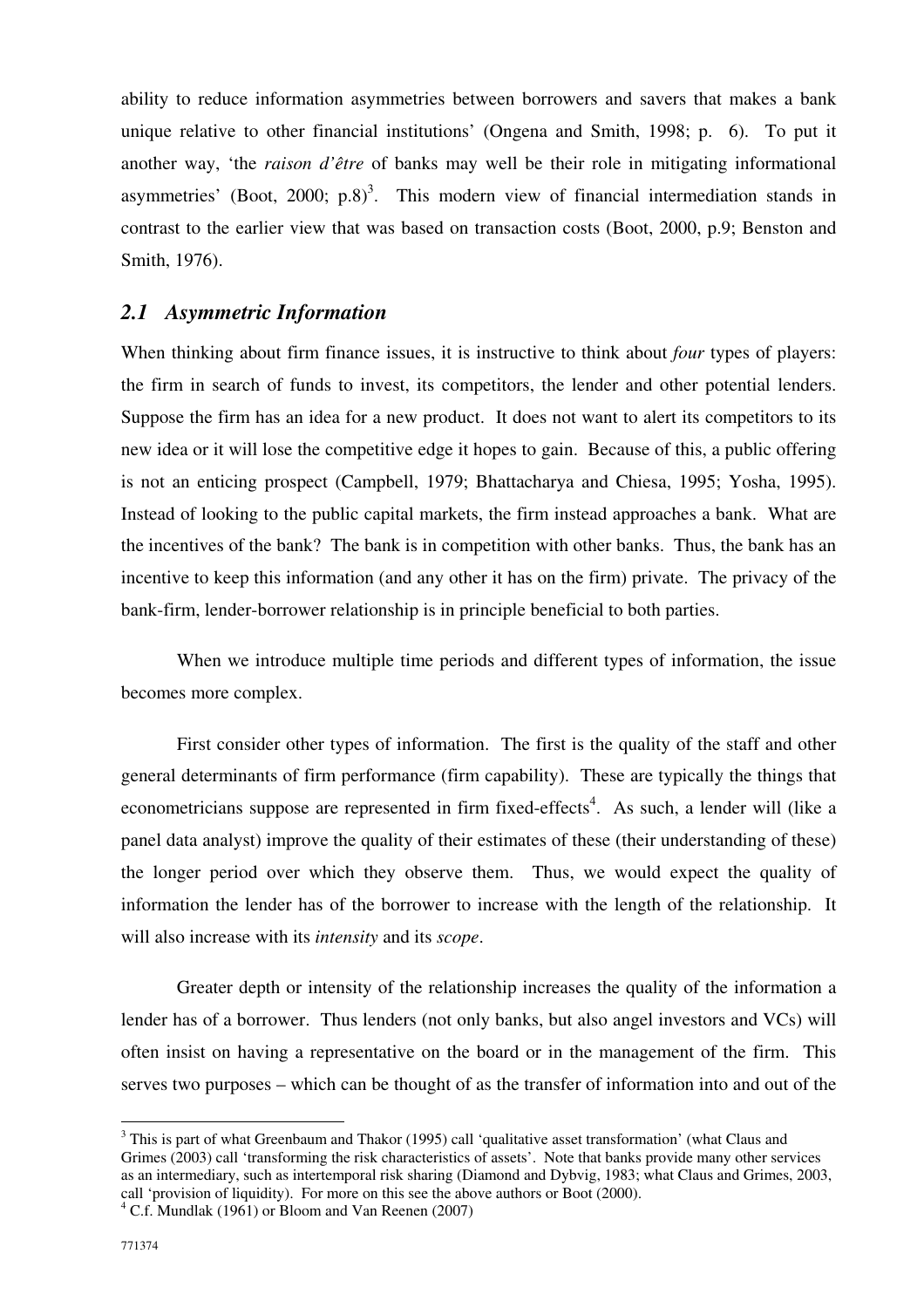borrowing firm. First, it increases the firm's capability by introducing experienced managers that can improve systems, processes, organisational and strategic decision-making. The other benefit is that the lender has 'someone on the ground' that can observe first hand the quality and prospects of the firm generally and its investment in particular. This is part of the monitoring role of banks that has been the focus of many economists (e.g. Diamond, 1984).

Another determinant of the quality – in terms of information transfer – of the borrowerlender relationship is the *scope* of this relationship. A bank may supply other services to the firm. For example, it may offer chequing or deposit services. A key point made by Kane and Malkiel (1965) is that an incumbent bank gains an informational advantage over competitors by privately observing the payment behaviour of its depositors. This will provide useful information on sales, cash flow, profitability etc. which the bank can use to inform it about the firms prospects (Petersen and Rajan, 1994; Rajan, 1998).

The bank is also likely to offer more than one loan to the firm. In part this is because expansion opportunities are lumpy, in part because firm growth is evolutionary and path dependent. This allows the terms of the continuing lender-borrower relationship to be renegotiated. Such rules versus discretion situations (in this case, the choice between fixed and renegotiated terms of lending) are open to problems of moral hazard. The upside is that terms (e.g. covenants) can be renegotiated if the arrival of new information makes current terms sub-optimal (Boot, 2000; p.14). The downside is that the possibility of renegotion may blunt the incentives of firms to strive to pay back the loan ((Bolton and Scharfstein, 1996).

## *2.2 Relationship banking*

We can see therefore that the issue of relationship banking is essentially one of information asymmetry. Investment is an inherently risky business. This is in part because *all* business is risky; the outcome of firms' activities is uncertain. Activities may fail to achieve the return envisaged because they have been badly designed, but also because of influences beyond the firm's control. The firm is likely to have more information on these than the lender, although however that this is not certain. Particularly in the early stages of its life, a firm may not be the best reader of its particular tea leaves. Firms often start because of particular ideas about which the owners/managers may know a great deal. However, they are often lacking in experience in the more general aspects of running a firm, such as marketing. Thus, early in the firm's life, a vital component of lending services is the business services-like assistance that comes with finance. A prime example of this is the venture capital industry. Venture capitalists often focus on very specific sectors or sub-sectors about which they have a deep understanding.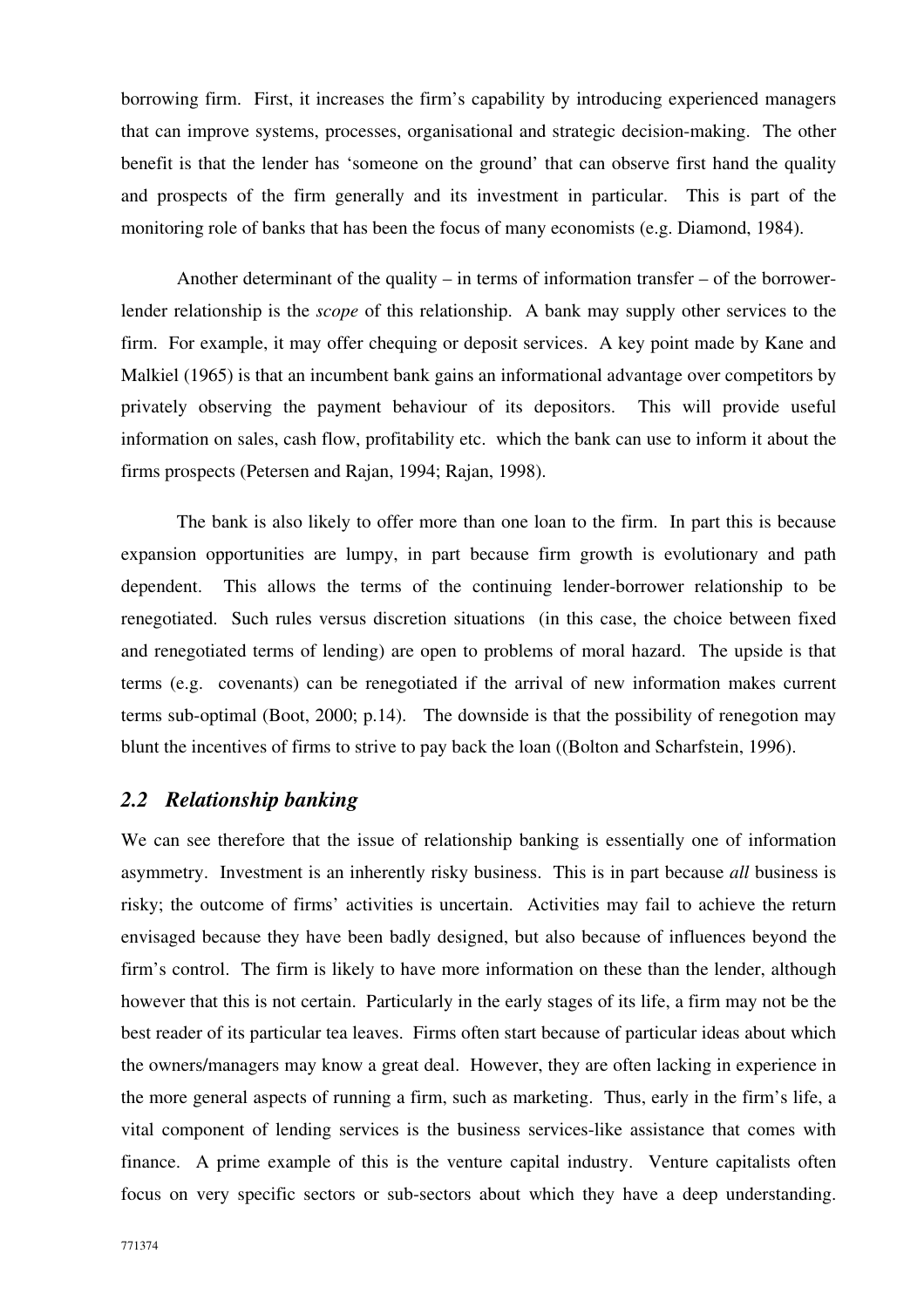They also tend to insist on membership of the boards and other direct involvement to ensure the best information is available and the best decisions are made by the firm.

The other reason for the riskiness of lending, and the one that is the main focus of relationship banking theories, is that even if the firm is aware of how likely an activity is to achieve its intended outcomes and the value of these to the firm, it is difficult for a potential investor in the firm to obtain this information. When firms fund activities via capital markets, they typically have to make information public. As we noted above, this is something they may not wish to do, because it provides potentially useful information to competitors<sup>5</sup>. The one-toone relationship a firm has with its bank, on the other hand, means that banks can be provided with this information. Banks have a financial as well as legal incentive to retain this information. The information allows the bank to better assess the firm's prospects. The bank may use this informational monopoly to extract a rent from the firm (e.g. Sharpe, 1990), or it can share some or all of the benefits of this information with the firm by reducing the risk premium it imposes. The general opinion of the literature on relationship banking is that the benefits of a banking relationship are increasing for the firm (and bank) in its length (this is discussed in more detail in the following section).

## *2.3 The costs and benefits of relationship banking*

What are the implications of incomplete information for banking relationships? Relationship banking has both costs and benefits. Boot (2000) identifies four benefits of relationship banking.

1. Implicit long-term contracting:

Relationship lending leaves room for flexibility and discretion in contracts that permits the utilisation of subtle, non-contractable information that the firm might not wish to disclose to the financial market and potential competitors (Bhattacharya and Chiesa,  $1995)^6$ .

2. Better control of potential conflicts of interest:

Back loan contracts can include covenants to help control potential conflicts of interests and reduce agency costs.

<sup>&</sup>lt;sup>5</sup> Although note that according to the analysis of Boot and Thakor (1997), incomplete information about future is best resolved in the financial market, *ceteris paribus*.

<sup>&</sup>lt;sup>6</sup> although this discretion may create a moral hazard problem for the borrowing firm and leave the bank open to other problems (see discussion of the costs of relationship banking below).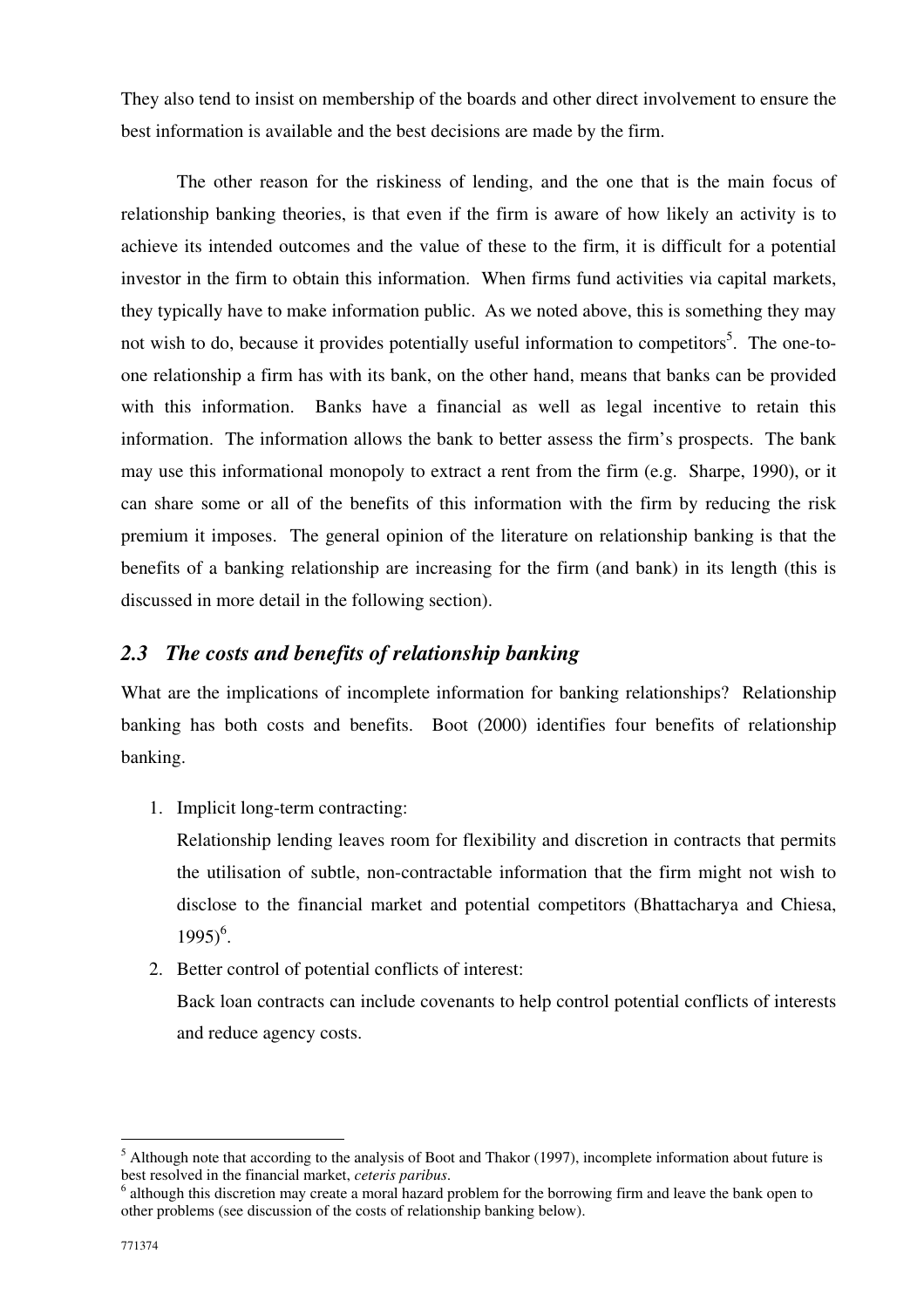- 3. Collateral based lending and monitoring: Collateral may mitigate moral hazard, although only if its value is monitored. This monitoring itself may increase information to the firm (see section 2.4 below).
- 4. Intertemporal transfers in loan pricing:

Banks may be willing to fund loans that are not profitable in the short run, but be so in the longer term if they facilitate the initiation of a lasting relationship.

Boot describes two primary costs of relationship banking:

- 1. The soft-budget constraint problem relates to the fact that the lending bank has an incentive to bail out a borrower on the verge of defaulting, that a new lender does not. This ability of borrowing firms to renegotiate contracts *ex post* is the other side of the discretion issue and may create perverse incentives *ex ante*. The fact that bank loans are often senior to other debt<sup>7</sup>, however, will tend to lessen this effect.
- 2. The hold-up problem alluded to above is where the bank uses the monopoly power it gains from its inside information on the borrowing firm to impose 'holdup' costs. The general opinion of these are that they are unlikely to be prevalent (see Ongena and Smith, 1998; Boot, 2000). There are mechanisms whereby the ability to exploit monopoly power is reduced, such as accurate public signals of the firm's ability to pay (Sharpe, 1990). Moreover, repeated borrowing from a bank may increase the firm's reputation for payment ability, allowing for easier access to public markets (Diamond, 1991). The effect of competition between two 'inside banks' (i.e. the benefits of establishing more than one banking relationship) on such monopoly power is ambiguous. For example, there is likely to be a winner's curse suffered by any new lender that offers a lower interest rate at an interim stage of financing (Rajan, 1992; von Thadden, 1998). Moreover, whilst such competition might reduce monopoly rents in the current period, it may also reduce intertemporal sharing or rent surplus (Peterson and Rajan, 1995). Thus, 'credit market competition reduces the availability of credit to firms that benefit most from relationship lending' (Ongena and Smith,  $1998$ )<sup>8</sup>.

## *2.4 Collateral*

One advantage of bank loan contracts is that they can easily accommodate collateral requirements. The theoretical literature suggests that collateral can mitigate moral hazard and

 $<sup>7</sup>$  Diamond (1993); Berglöf and Von Thadden (1994).</sup>

<sup>&</sup>lt;sup>8</sup> For more on the 'holdup problem', see Ongena and Smith (1998) or Boot (2000).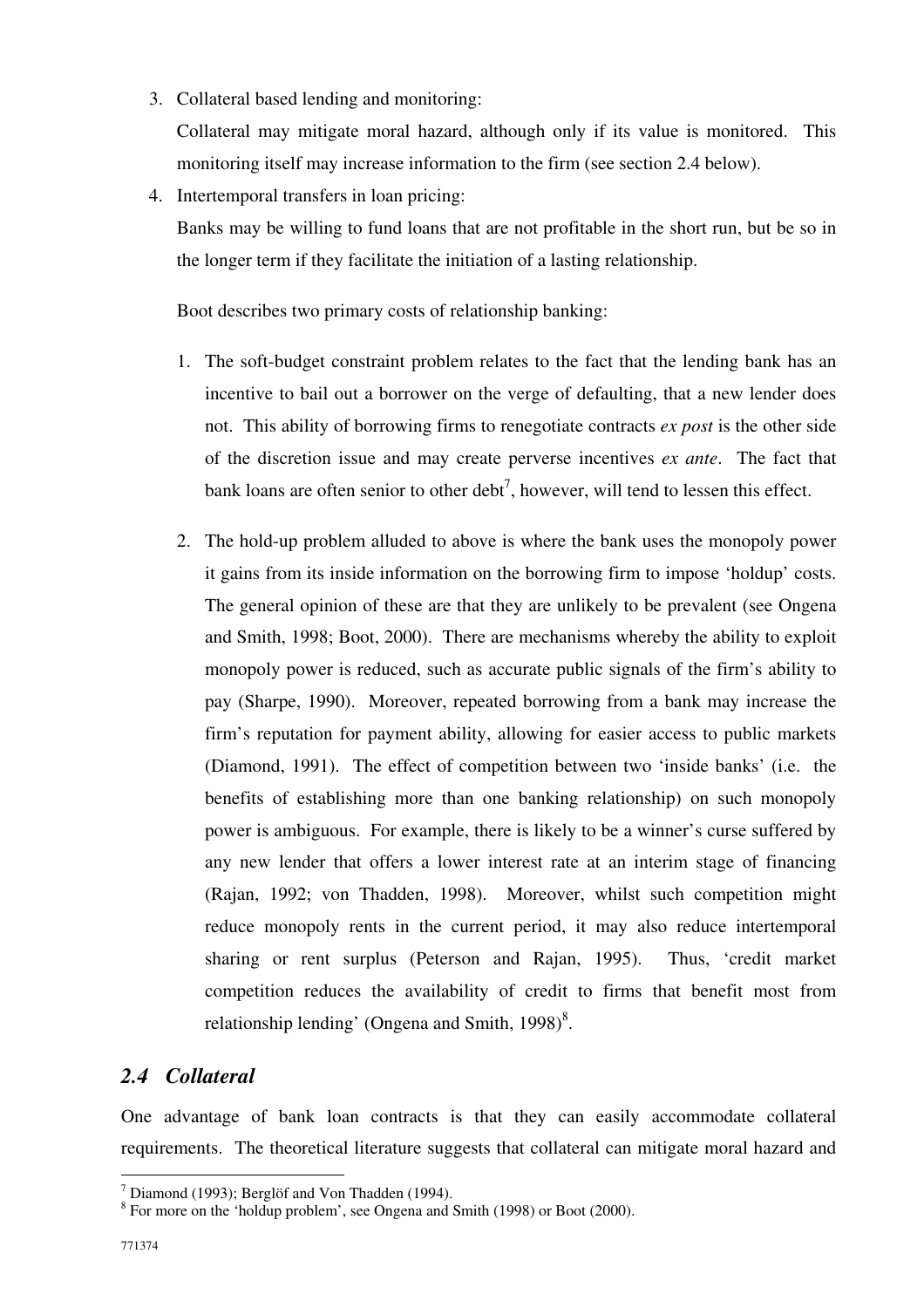adverse selection problems in loan contracting (Chan and Thakor, 1987; Stiglitz and Weiss, 1981; Boot and Thakor, 1994). Certainly, evidence suggests that secured loans tend to be riskier than unsecured loans, even after taking account of the value of the collateral (Berger and Udell, 1990). However, the effectiveness of collateral depends upon the ease with which its value can be monitored (see Rajan and Winton, 1995). Thus, an additional benefit of the use of collateral (e.g. inventories and accounts receivable) is that it may reveal information about the business that is valuable to the bank (Boot, 2000).

### *2.5 Market capital*

We have seen that there are a number of reasons why firms may prefer (or have to settle for) bank rather than public financing, particularly for small, young, 'informationally opaque' (Berger and Udell, 1998) firms. Who tends to use market capital? The model of Bougheas, Mizen and Yalcin (2006) predicts that larger firms are more likely to finance their projects with funds raised in the capital market. Firms are more likely to finance investments by raising funds in the capital market rather than with bank loans when (a) the level of existing debt is low, (b) the level of collateral is high, (c) the level of risk is low, (d) the level of future profitability is high, and (e) the level of economic activity is high.

## **3 Models**

Because of the different data we have at our disposal, we estimate a number of models to investigate access to finance<sup>9</sup>.

## *3.1 The length of banking relationship*

We have seen that an important influence on the relationship between lending bank and borrowing firm is its length. Thus, the first relationship we investigate is the length of banking relationship between the firm and its main bank or financial institution.

The observed length of the banking relationship for firm *i* at time *t* is given by

(1) 
$$
R_{ii} = \alpha_0 + \alpha_{11} A g e_{ii} + \alpha_{12} A g e_{ii}^2 \alpha_{21} A_{ii-1} + \alpha_{22} A_{ii-2} + \alpha_{31} S_{ii-1} + \alpha_{32} S_{ii-2} + \alpha_{41} \Pi_{ii-1} + \alpha_{42} \Pi_{ii-2} + \alpha_{51} C_{ii-1} + \alpha_{52} C_{ii-2} + \alpha_{61} L e v_{ii-1} + \alpha_{62} L e v_{ii-2} + \varepsilon_{1ii}
$$

where  $R =$  length of banking relationship,  $Age =$  age of firm,  $A =$  (the log) assets,  $S =$  (the log) of) sales,  $\Pi$  = profitability,  $C$  = cash flow,  $Lev$  = is leverage (debt divided by debt plus equity),

<sup>&</sup>lt;sup>9</sup> Note that because the BFS is a stratified survey, we account for this structure by estimating all models using the BFS sample using the svy: commands in Stata to account for stratification and weighting.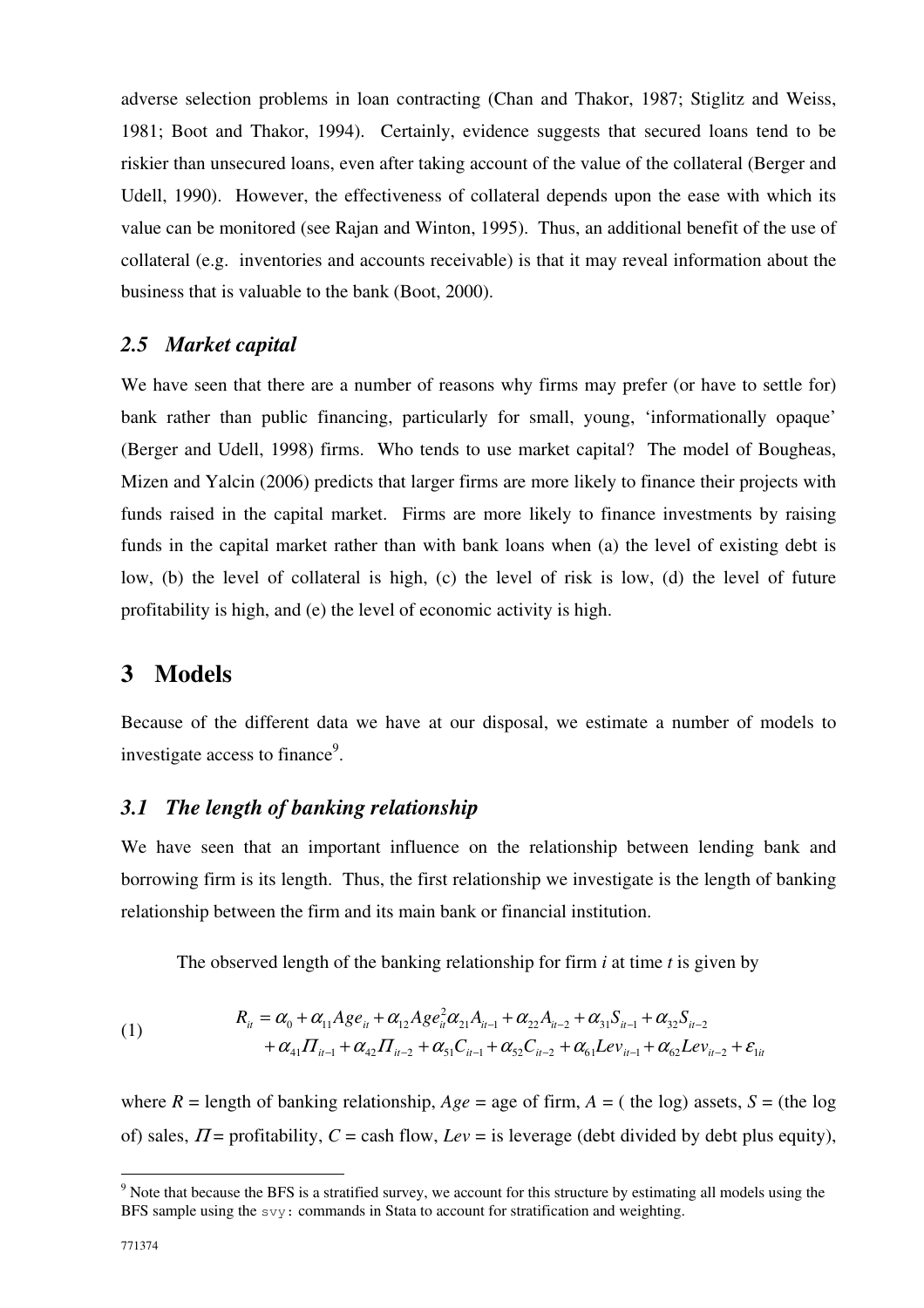$\varepsilon$  is the error term. Assets, A, are a scale variable and are given by total assets from the IR10 accounts return (as does the rest of the financial data). Sales, *S*, are given by the sales of goods and services. Profitability,  $\Pi$ , is given by total taxable profits normalised by the value of total assets (*T*/*A*). Cash-flow, *C*, is calculated as net profits plus depreciation expenses, (1-*t*)*T*+*D*, where *t* is set at 33%. Leverage, *Lev*, is calculated as debt divided by debt plus equity (what is sometimes called the debt-to-value ratio), where equity is calculated as total proprietor or shareholder funds less drawings taken from the business by the proprietors and/or shareholders during the year and the closing balances of all proprietor and shareholder current accounts. For more details on the variables, see section 4 and the data appendix to this paper.

Current values of the financial variables are likely to be endogenous in (1) (and indeed our other models). Therefore, we use lagged values in our estimation, i.e. outcomes depend upon previous financial performance. We use two-lags of financial data to account for complex dynamics or their operation over time lags of over a year. However, there are two reasons why this is likely to reduce our sample size. First, our sample has many young firms (the minimum age of firms is six months). This may be exacerbated by the fact that our sample excludes very large firms (i.e. with more than 500 employees).

Unfortunately, the length of the firm's banking relationship was not collected as a continuous variable. In response to the question 'How many years has this business dealt with its main bank or financial institution?' (Q32), respondents to the *Business Finance Survey* are given four choices: 'less than 1 year', '1 to 3 years', '4 to 10 years' or 'more than 10 years'. Because of this we estimate (1) using an ordered probit.

One final issue to note is that our variable for relationship length – as indeed those used in other analyses of the length of banking relationships, e.g. Ongena and Smith (2001) – is not the completed length of banking relationship, i.e. there is right censoring. Ongena and Smith (2001) analyse a panel dataset of Norwegian firms and their banks. They find that censoring affects around three quarters of their observations. In their survival analysis, they apply a correction for right censoring and find that this almost doubles the estimated likelihood of a relationship surviving beyond the beginning of its fifth year. It also increases the chance of surviving past the beginning of the  $16<sup>th</sup>$  year from 6.2% to 54%. Thus our measure of the length of the banking relationship is likely to underestimate the completed duration.

The length of banking relationship is a key explanatory variable in our estimation of other relationships, but is of course endogenous. Because of this we use the predicted values obtained from our ordered probit estimation on lagged financial variables (1).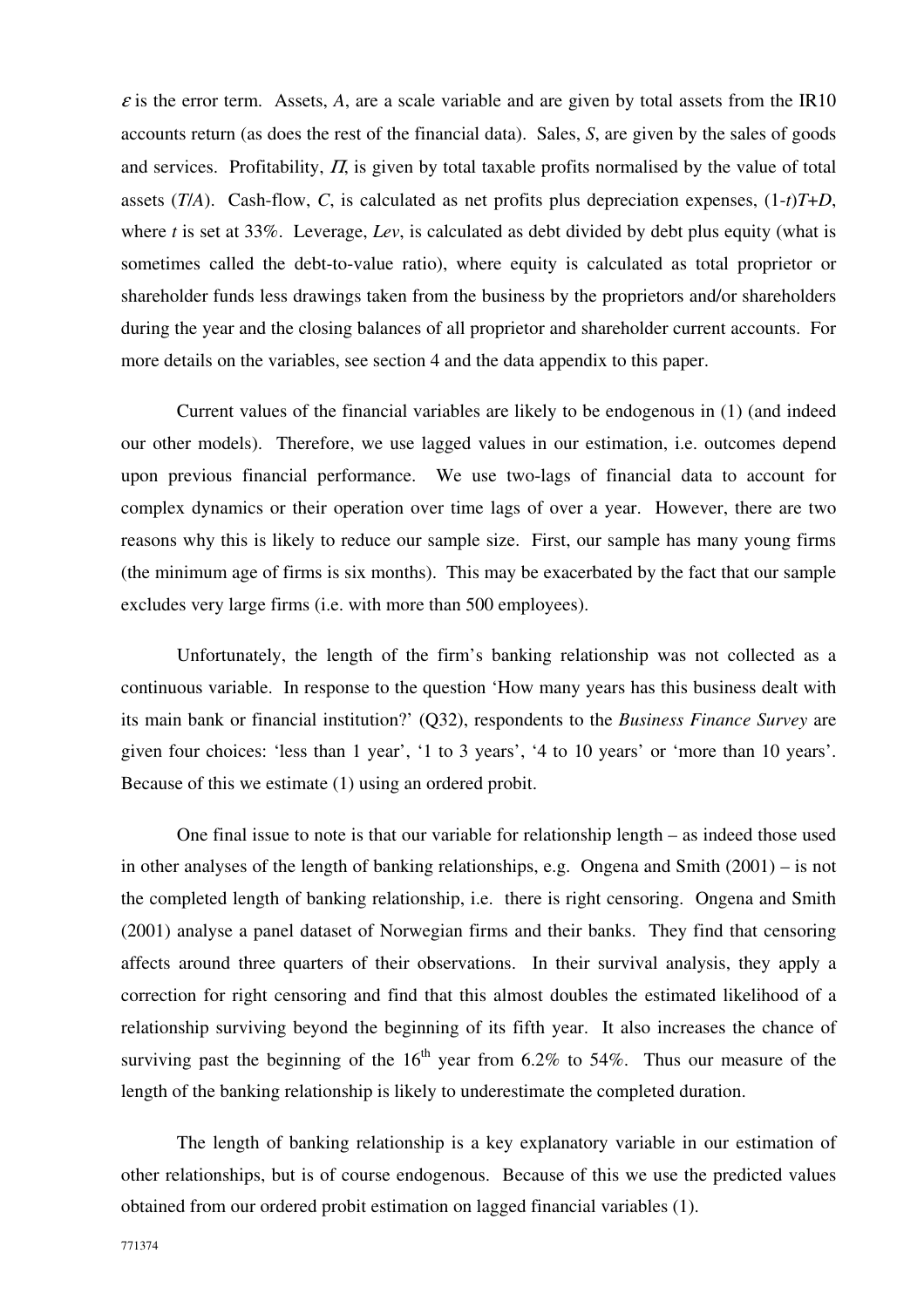## *3.2 The probability of applying for debt and equity*

The next question is whether firms with longer banking relationships are more likely to request debt and/or equity. If the firm expects its applications to be more likely accepted the longer the relationship, one would expect a positive relationship between relationship length and the probability of applying for debt, *ceteris paribus*. Moreover, a long-lasting banking relationship may reveal something about the firm. It may act as a signal of firm quality/prospects to other potential investors (Diamond, 1991).

There are two ways to consider who applies for debt and/or equity. The first is to consider them as two separate, but correlated decisions. We do that in this section. The alternative is to consider the choice as one between debt and equity, (with joint funding somewhere in the middle), which we do in the following section.

In order to estimate the probability of applying for debt and equity we estimate (ignoring firm *i* subscripts):

(2) 
$$
\Pr(Debt = 1) = \beta_0 + \beta_1 age_t + \beta_{21} ACol_{t-1} + \beta_{22} ACol_{t-2} + \beta_{31} \Pi_{t-1} + \beta_{32} \Pi_{t-2} + \beta_{41} CF_{t-1} + \beta_{42} CF_{t-2} + \beta_{5} relation_t + \beta_{61} Lev_{it-1} + \beta_{62} Lev_{it-2} + \varepsilon_2
$$
 and

(3) 
$$
\Pr(Equity = 1) = \phi_0 + \phi_1 age_t + \phi_{21} ACol_{t-1} + \phi_{22} ACol_{t-2} + \phi_{31} II_{t-1} + \phi_{32} II_{t-2} + \phi_{41} CF_{t-1} + \phi_{42} CF_{t-2} + \phi_5 relation_t + \phi_{61} Lev_{it-1} + \phi_{62} Lev_{it-2} + \varepsilon_3
$$

In order to account for any correlation, we estimate (2) and (3) as a seemingly unrelated system (Weesie, 1999). The sign of the coefficient on the length of relationship in (2) is ambiguous. If firms expect it to be easier to get funds from their bank the longer their relationship, we would expect  $\beta_5$  to be positive. However, if they expect the bank to exploit their relationship or use the length of their banking relationship as a signal of their 'quality' on the public capital markets, we would expect it to be negative. Holding the length of the banking relationship constant, the expected sign on the coefficient  $\beta_1$  is negative, since the older a firm is, the more likely it is to have build up a reputation which can be used on the public capital markets. However, it is likely that the two will be too highly correlated to distinguish their effects (see discussion below in sections 4 and 5). We would expect highly leveraged firms to be more likely to be reliant on bank finance (i.e.  $\beta_6 > 1$ ,  $\phi_6 < 1$ ). More profitable firms and those with higher cash flow will be able to rely on internal funds for expansion. However, either of these may be used as signals of firm-quality.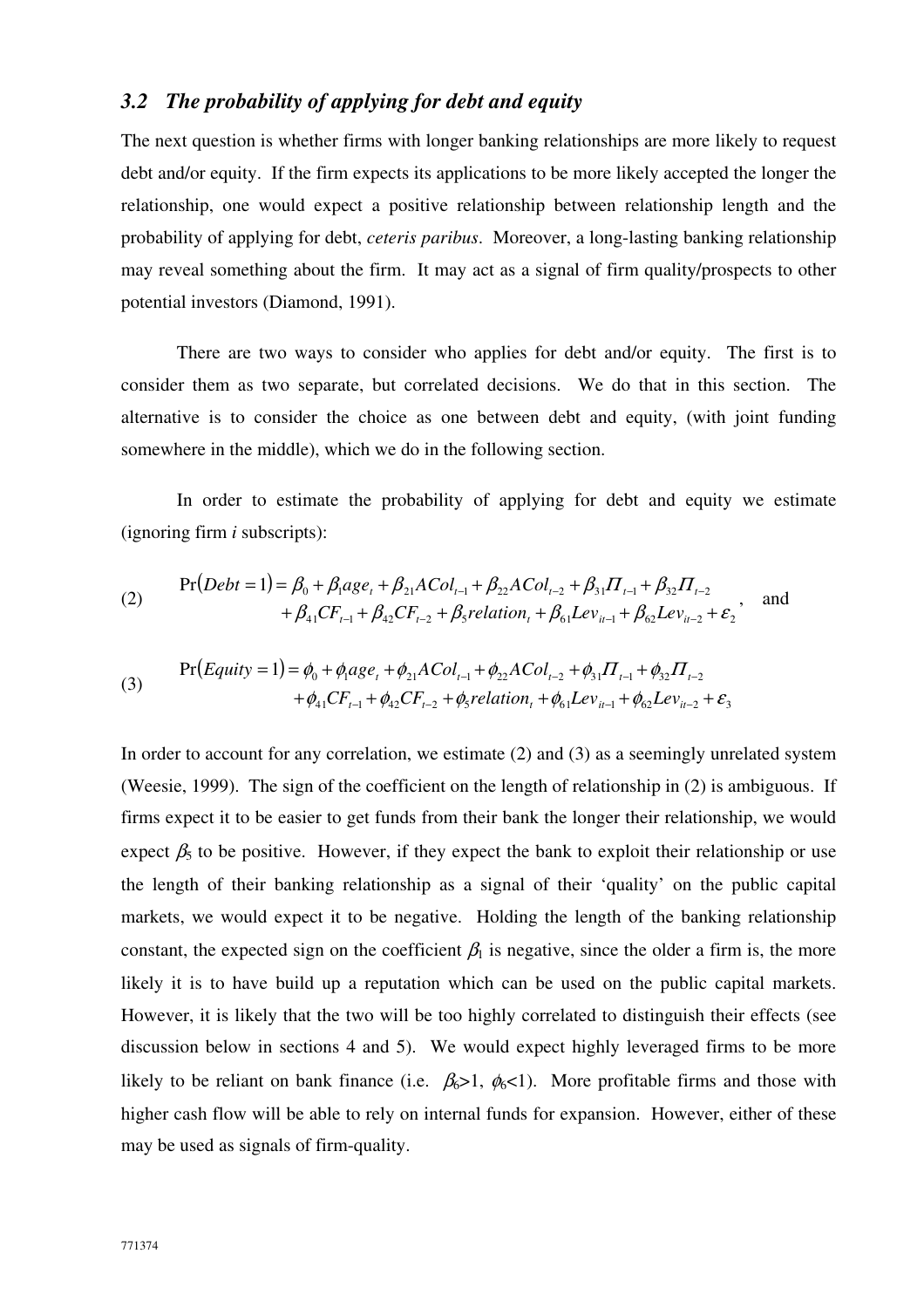### *3.3 The choice between equity and debt*

We combine three questions – whether they applied for debt, whether they applied for equity and if they applied for both, in which order they did so – to create a variable that we call the propensity for debt versus equity. In the BFS there are firms are asked the following questions: 'In the last 12 months, did the business request any new or additional debt finance?' 'In the last 12 months, did the business request any new or additional equity finance?' and for firms that requested both debt and equity finance in last 12 months a subsequent question, 'Which finance request was made first?' This final question has three response categories, debt first, equity first, or both at the same time. From this we can create a variable relating to 'the propensity to fund through debt/equity' or 'finance choice'. This categorical variable (*prop4debt*) is as follows:

- 1. Debt finance only
- 2. Both debt and equity, but debt first
- 3. Both debt and equity at the same time
- 4. Both debt and equity, but equity first
- 5. Equity only

We estimate the following ordered probit

(4) 
$$
prop4debt = \varphi_0 + \varphi_1 Age_t + \varphi_{21}ACol_{t-1} + \varphi_{22}ACol_{t-2} + \varphi_{31}II_{t-1} + \varphi_{32}II_{t-2} + \varphi_{41}CF_{t-1} + \varphi_{42}CF_{t-2} + \varphi_5 relation_t + \varphi_{61}Lev_{it-1} + \varphi_{62}Lev_{it-2} + \varepsilon_4
$$

## *3.4 The cost of borrowing – collateral requirement*

There two ways in which banks may vary the cost of borrowing for firms. They may explicitly charge higher interest rates on debt or they may require firms to post higher levels of collateral. In the following section, we will consider relative interest costs. For now, we focus on collateral. The BFS collected information on the business and personal assets used as collateral for financing. We estimate a Heckman selection model of the determinants of requited collateral (Heckman, 1976):

(5) 
$$
Coll = \delta_0 + \delta_1 A_{t-1} + \delta_2 \Pi_{t-1} + \delta_3 Q_{t-1} + \delta_4 S_{t-1} + \delta_5 relation_t + \delta_6 Lev_{it-1} + \varepsilon_5
$$

(6) 
$$
\Pr\left(\text{select = 1}\right) = \gamma_0 + \gamma_1 A_{t-1} + \gamma_2 \Pi_{t-1} + \gamma_3 S_{t-1} + \gamma_4 \text{relation}_t + \gamma_5 L e_{i_{t-1}} + \gamma_6 C F_{t-1} + \gamma_7 E m p_{t-1} + \gamma_8 d \text{e} \text{b} \text{ent} u r e_t + \varepsilon_6
$$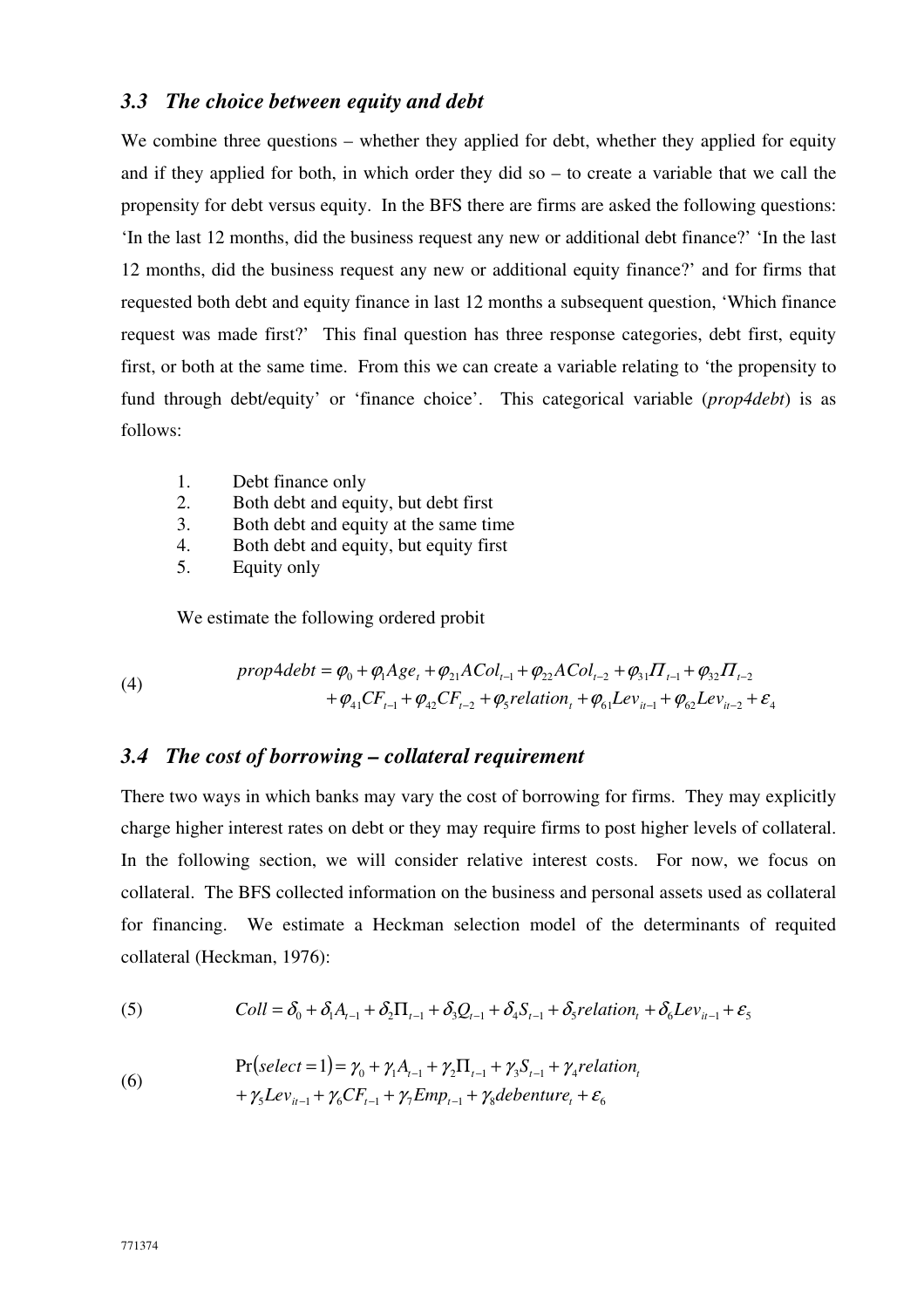where Corr( $\varepsilon_5$ ,  $\varepsilon_6$ )= $\rho$ . We estimate the Heckman model for both business and personal assets as a pair of seemingly-unrelated regressions. We also do this for total assets. We estimate these models using the level of required assets in dollars and relative to total assets.

#### *3.5 The cost of borrowing – interest costs*

For this model, we depart from the Business Finance Survey and concentrate solely on information from the rest of the LBD, in particular the financial accounts (IRD form IR10). This allows us to considerably expand the focus of our analysis. We now have at our disposal all forms that submitted an IR10 form between 2006 and 2006.

(7) 
$$
i = \frac{I}{L} = \psi_0 + \psi_{11}A_{t-1} + \psi_{12}A_{t-2} + \psi_{21}\Pi_{t-1} + \psi_{22}\Pi_{t-2} + \psi_{31}CF_{t-1} + \psi_{32}CF_{t-2} + \psi_{41}S_{t-1} + \psi_{42}S_{t-2} + \psi_{51}Lev_{it-1} + \psi_{52}Lev_{it-2} + \sum_k \psi_{6k}t_k + \varepsilon_7
$$

where  $I =$  interest expenses,  $L =$  liabilities, and  $t$  is a set of  $k$  time dummies. We calculate L in two ways. First, we simply use the sum of accounts payable, bank account liabilities, other current liabilities and term liabilities in a given year. However, because the interest costs *I* are the sum of interest costs over the year and current liabilities refer to the year end only, this may not give us a very good measure of interest-baring liabilities. For example, there are firms that have no liabilities at year end, but incurred interest expenses over the year servicing liabilities that are now paid up. Because of this, we take an average of opening and closing (or rather this year's and last year's closing) liabilities, i.e. we calculate<sup>10</sup>

$$
(8) \qquad \qquad \overline{L}_t = \frac{L_t}{L_{t-1}}.
$$

In what follows we refer to *i* as 'relative interest costs'. This is not of course the effective interest rate, since we no nothing of the term length structure of the liabilities. We do know the proportion that is made up of loans, mortgages that extend over more than a 12-month term from the balance date of the accounts, but no more than this.

We estimate (7) on the BFS sample, a panel of firms in the BFS and for the whole of the LBD (where we have data).

 $10$  I thank Richard Fabling for this suggestion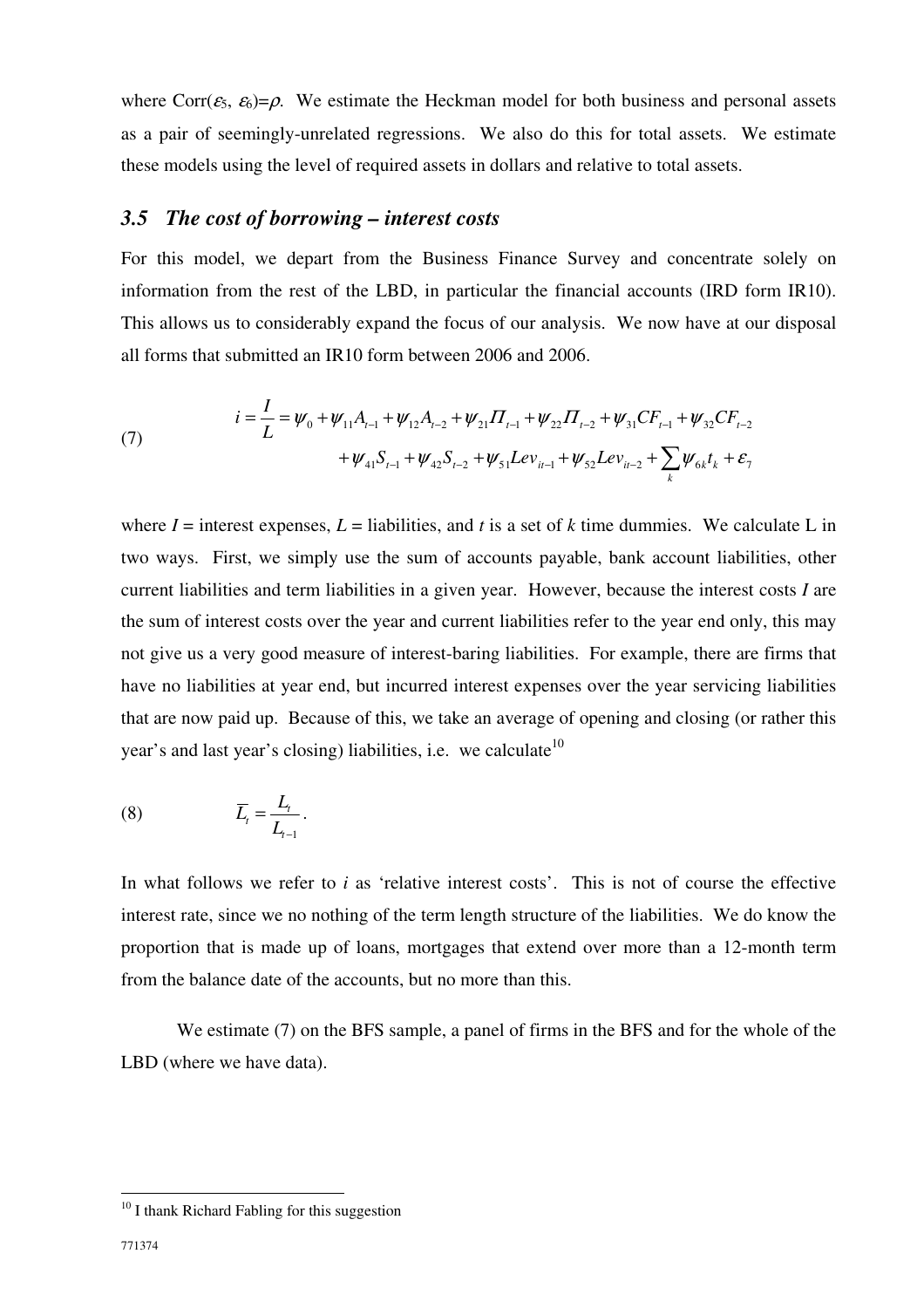## **4 Data**

The firm data we use for our analysis comes from the prototype Longitudinal Business Database (LBD). The LBD contains data for financial years 2000 to 2006 from a number of sources. The spine of the LBD is the Longitudinal Business Frame (LBF), to which are attached Goods and Services Tax (GST), financial returns (IR10) and aggregated Pay-As-You-Earn (PAYE) returns provided by the Inland Revenue Department (IRD). All data is annualised to firms' actual balance date, and then assigned to the closest year ending 31st March. The data are described in more detail in the data appendix and in Fabling *et al.* (2008).

The *Business Finance Survey* (BFS) was sponsored by the Ministry of Economic Development (MED) to provide information on the capital structure of businesses in New Zealand, the sources of finance they use and their recent financing experiences. The survey population was created from live enterprise units on Statistics New Zealand's Business Frame at the population selection date which:

- were economically significant enterprises (those with an annual GST turnover figure greater than \$30,000)
- had between 1 and 500 employees
- had been operating for six months or more
- were not subsidiaries, more than 50 percent owned by another business
- were classified to Australian and New Zealand Standard Industrial Classification NZ Version 1996 (ANZSIC96) codes listed as in scope as set out in the data appendix.
- were private enterprises as defined by New Zealand Institutional Sector 1996 Classification (NZISC96) 1111 or 1121.
- were classified to New Zealand Standard Classification of Business Types (BT96) codes 1-5, 13 or 20.

Age is taken from the Longitudinal Business Frame, with updates where we observe firms before their date of birth. Ideally we would like to have information on the age of the firm *prior* to the beginning of its current relationship (as in Ongea and Smith, 2006) to allow us to distinguish the true effect of a firm's age on outcomes from the effect of the length of banking relationship. For more on the other variables see the data appendix to this paper.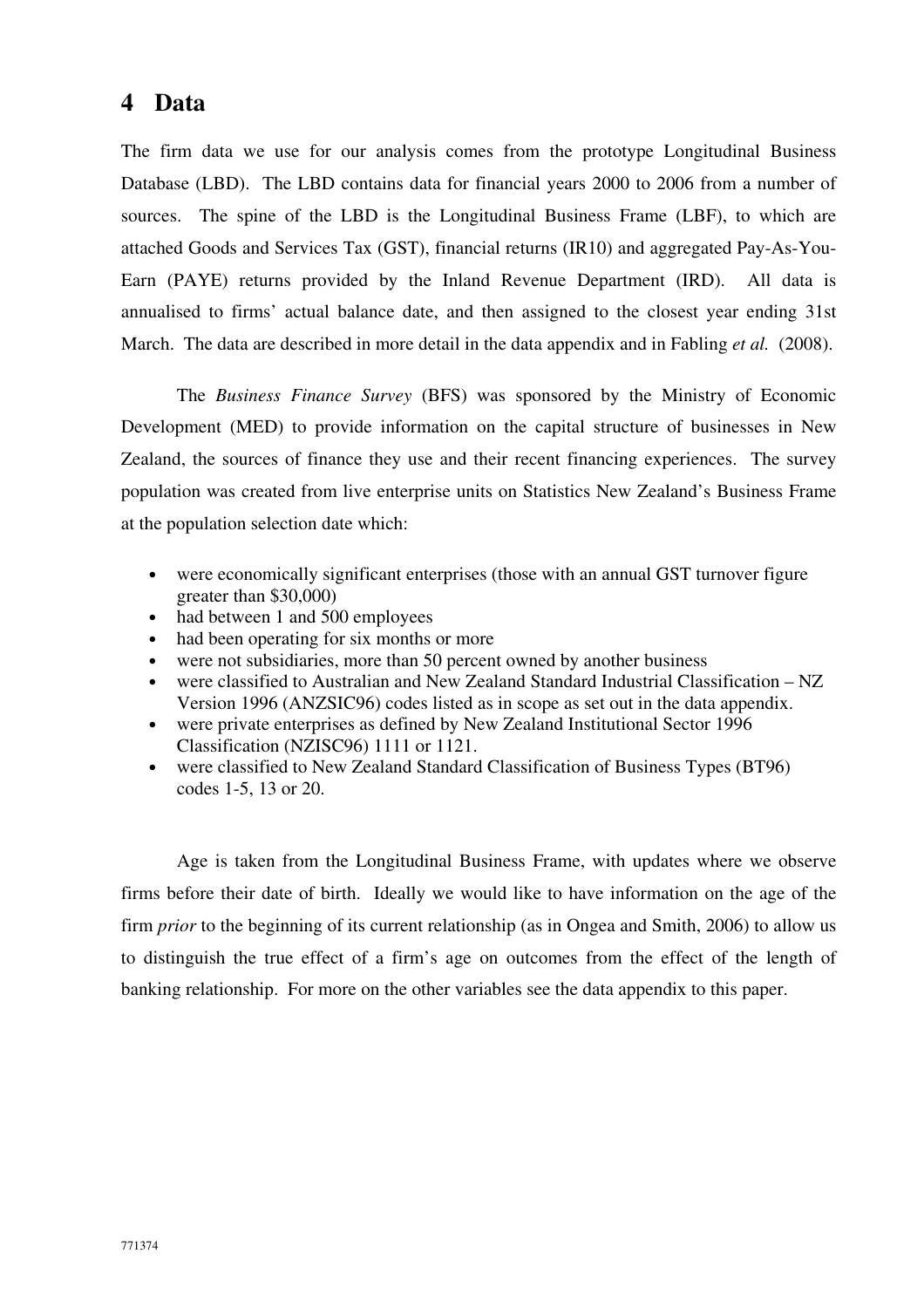## **5 Results**

## *5.1 Length of Banking Relationship*

The results of our estimation of the ordered probit model of the length of banking relationship are presented in Table  $1<sup>11</sup>$ . In the first three columns, we present results from using two lags of data. However, since this reduces our sample size by around a third, we also present results using only one lag of data.

Column (1) is our general specification. The length of banking relationship is increasing in age at a slightly decreasing rate<sup>12</sup>. This is true across all of the specifications. The assets of a firm have no explanatory power, but sales do. Larger firms, in terms of (log) sales, of a given age tend to have longer banking relationships than smaller firms. This sales effect appears to operate at two lags, as does the impact of profitability (although the coefficient on *Proft-2* is only significant at the 10% level in (2) and (3)).

Column (2) repeats the analysis of (1), but drops the assets variables (note that merely dropping either one of the two lags of assets does not result in the remaining variable becoming significant). This exclusion of the *Assets* variables increases the significance of the *Proft-2* variable (although it doesn't become significant at the 5% level). In column (3) we include an additional firm performance variable, (log) labour productivity (LP). This is to see if it is the determinants of firm performance (e.g. the quality of management) rather than the signalling or cash-flow benefits of high profitability that influence the length of banking relationship<sup>13</sup>. The labour productivity variables are not significant. It does reduce the significance of the coefficient on sales, whereas the impact on the profitability coefficient is to increase its size and significance. Because of this our preferred two-lag specification is (2) and we shall be using the predicted values of this specification in our later analysis.

 $11$  Note that we experimented with the inclusion of industry dummies, but these were insignificant.

<sup>&</sup>lt;sup>12</sup> Note that a firm would need to be a hundred years old for the impact of age on relationship to be negative.

<sup>&</sup>lt;sup>13</sup> Good managers may see the value of a lasting banking relationship (if indeed there is one) as well as make the firm perform well more generally.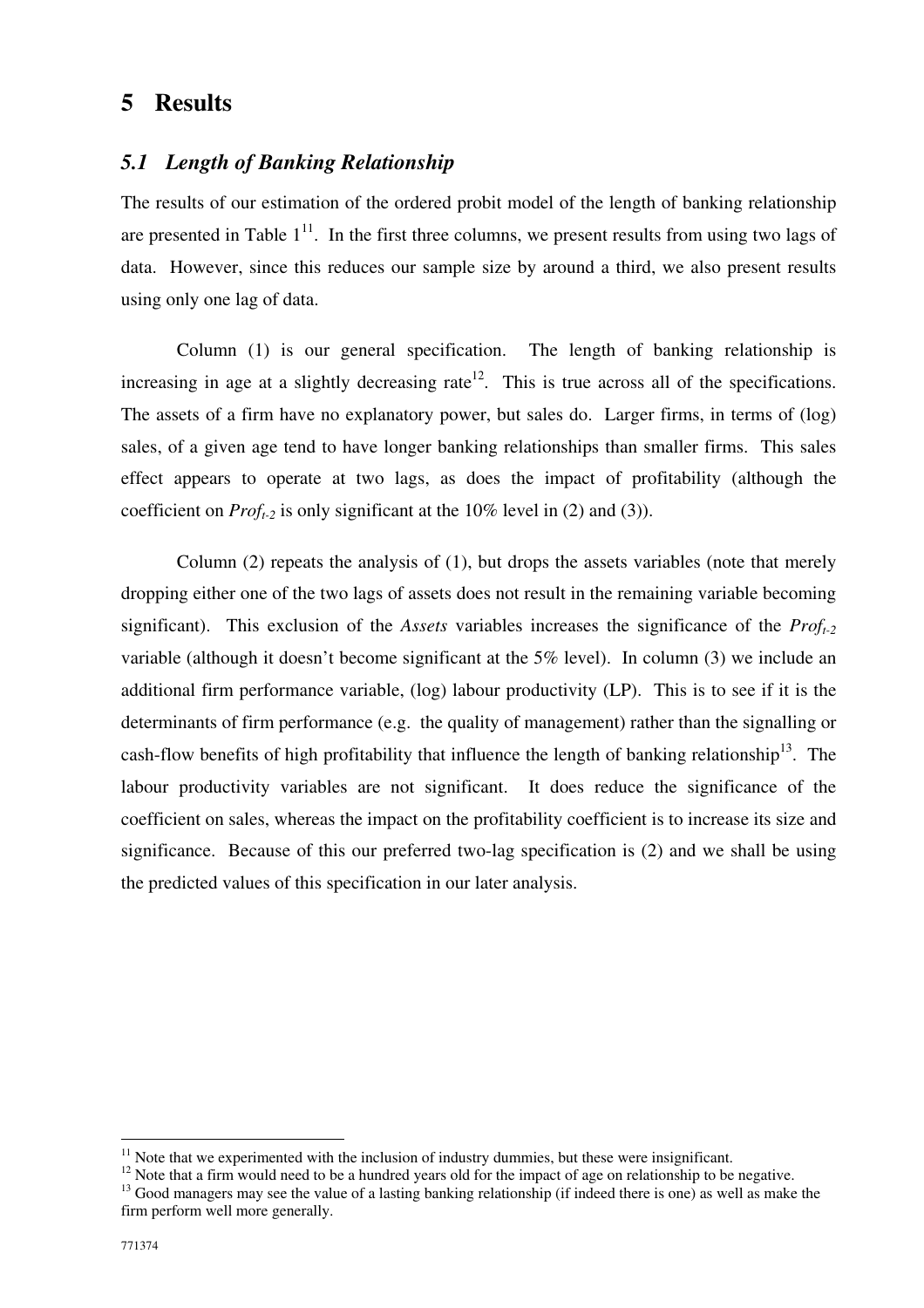|              | (1)<br>Two-lags            | (2)<br>Two-lags, no             | (3)<br>Two-lags,           | (4)<br>One-lag             | (5)<br>One-lag,            | (6)<br>One-lag, ln    |
|--------------|----------------------------|---------------------------------|----------------------------|----------------------------|----------------------------|-----------------------|
|              |                            | assets or<br>leverage           | ln LP                      |                            | no Assets<br>or leverage   | LP                    |
| Age          | $0.107***$<br>(0.011)      | $0.104***$<br>(0.011)           | $0.104***$<br>(0.011)      | $0.119***$<br>(0.010)      | $0.118***$<br>(0.010)      | $0.120***$<br>(0.010) |
| $Age^2$      | ***<br>$-0.001$<br>(0.000) | ***<br>$-0.001$<br>(0.000)      | ***<br>$-0.001$<br>(0.000) | ***<br>$-0.001$<br>(0.000) | ***<br>$-0.001$<br>(0.000) | $-0.001$<br>(0.000)   |
| $A_{t-1}$    | $-0.033$<br>(0.094)        |                                 |                            | $-0.052$<br>(0.038)        |                            | $-0.059$<br>(0.040)   |
| $A_{t-2}$    | $-0.072$<br>(0.093)        |                                 |                            |                            |                            |                       |
| $S_{t-1}$    | 0.004<br>(0.084)           | $-0.044$<br>(0.075)             | $-0.051$<br>(0.101)        | $0.093***$<br>(0.039)      | $0.056$ **<br>(0.029)      | 0.083<br>(0.043)      |
| $S_{t-2}$    | $0.130^{**}$<br>(0.064)    | $0.103^*$<br>(0.062)            | 0.085<br>(0.091)           |                            |                            |                       |
| $\Pi_{t-1}$  | $-0.027$<br>(0.055)        | $-0.003$<br>(0.049)             | $-0.014$<br>(0.048)        | 0.050<br>(0.049)           | 0.066<br>(0.048)           | 0.046<br>(0.051)      |
| $\Pi_{t-2}$  | 0.130<br>(0.089)           | $0.155$ <sup>*</sup><br>(0.084) | $0.160^*$<br>(0.083)       |                            |                            |                       |
| $Lev_{t-1}$  | $-0.004$<br>(0.004)        |                                 |                            | $-0.003$<br>(0.003)        |                            |                       |
| $Lev_{t-2}$  | 0.003<br>(0.004)           |                                 |                            |                            |                            |                       |
| $LP_{t-1}$   |                            |                                 | 0.075<br>(0.112)           |                            |                            | 0.048<br>(0.052)      |
| $LP_{t-2}$   |                            |                                 | 0.005<br>(0.109)           |                            |                            |                       |
| Cut1         | $-0.821$<br>0.486          | $-0.537$<br>0.480               | $-0.746$<br>0.369          | $-0.595$<br>0.353          | 0.027<br>0.715             | $-0.426$<br>0.506     |
| Cut 2        | 0.292<br>0.493             | 0.573<br>0.481                  | 0.706<br>0.380             | $0.858*$<br>0.359          | 1.120<br>0.710             | $1.017*$<br>0.516     |
| Cut3         | $1.707***$<br>0.507        | $1.980***$<br>0.494             | $1.919***$<br>0.392        | $2.067***$<br>0.372        | $2.511***$<br>0.718        | $2.233***$<br>0.526   |
| Observations | 1,725                      | 1,730                           | 1,685                      | 2,505                      | 2,510                      | 2,480                 |
| $F$ test     | 12.636                     | 20.343                          | 14.508                     | 27.495                     | 40.840                     | 27.154                |
| Prob > F     | 0.000                      | 0.000                           | 0.000                      | 0.000                      | 0.000                      | 0.000                 |

• *\* significant at 10%; \*\* significant at 5%; \*\*\* significant at 1%* 

• *Weighted and stratified* 

• *Number of observations rounded to nearest five for confidentiality reasons* 

Columns  $(4)$ ,  $(5)$  and  $(6)$  repeat the analysis of  $(1)$ ,  $(2)$  and  $(3)$ , but use only the first lags of explanatory variables. As we have noted above, this increases our number of observations by one half. The results are essentially the same. Firms with higher sales and those that are more profitable tend to have longer banking relationships. As with the analysis using two lags, the coefficients on assets and labour productivity are insignificant, although the coefficient on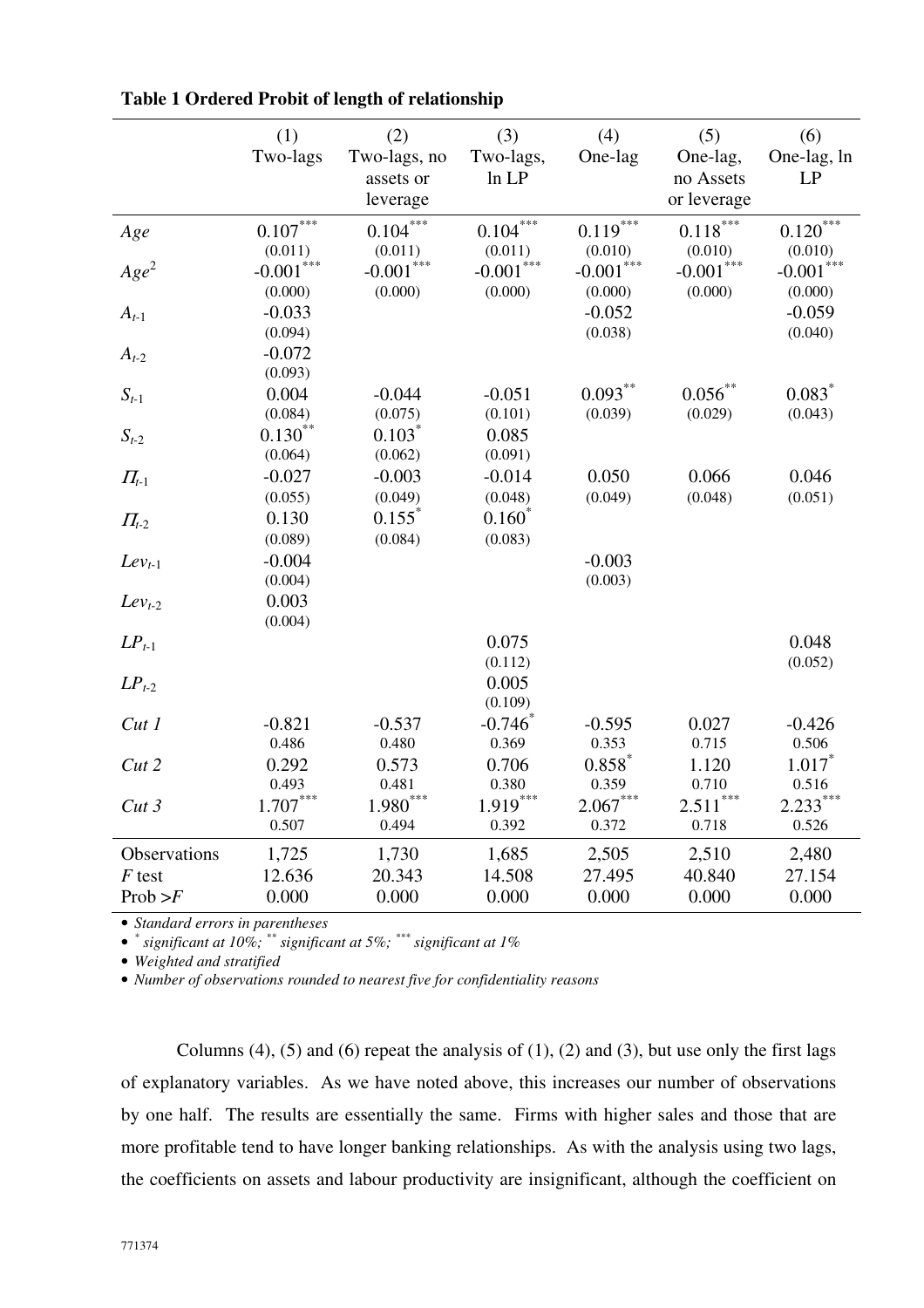profitability is no-longer significant. Thus our preferred specification is (5) and we shall be using the predicted values of this specification in our later analysis.

Our result that firms with higher sales tend to have longer banking relationships contradicts those of Ongena and Smith (2001). One reason for this might be misspecification due to the right censoring in the data. However, Ongena and Smith's (2001) results without accounting for right censoring also show negative coefficient on ln sales. Our positive, but of variable significance, coefficient on profitability is similar to Ongena and Smith, but our lack of any statistically significant relationship between leverage and is at odds with their results. It is not clear how much institutional differences explain the difference in results. Ongena and Smith describe the Norwegian system as being one where 90% of commercial credit is supplied by banks. It is difficult to obtain an equivalent figure for New Zealand. However, according to the BFS, banks were a source of debt for 78% of businesses. Finance companies (including hire purchase or lending companies) were the next most common source and were used by 27% of businesses (*Business Finance in New Zealand 2004*).

## *5.2 Probability of requesting debt and/or equity*

Are firms in long banking relationships more likely to apply for debt or equity finance? The results of our estimation of a seemingly unrelated system of equations for the probability of requesting debt and/or equity are presented in Table 2. (Note that because of the number of rows, the table spreads onto two pages.) In the top half of the table we present the results for the probability of requesting debt and in the bottom those for the probability of requesting equity.

The first three columns of Table 2 relate to the specifications including two-lags of explanatory variables, the second three columns one lag. In column (1) and (4), the coefficients on age are all insignificant as are those for the predicted value of length of banking relationship in the probability of requesting debt equation. Because of our inability to distinguish between impact of the age of the firm and the length of its relationship on the probability of requesting debt or activity, we drop the age variable. Once the age variable is removed, we find no relationship between relationship length and the likelihood of requesting debt, but statistically significant negative effect of relationship length on the propensity for equity. The financial intermediation theory outlined above suggests that firms would use long banking relationships as signals of reliability which they could exploit on the capital markets – thus we might expect a reduction in debt and an increase in equity. However, note also that more profitable firms are less likely to request both debt and equity. Theory lead one to expect profit to be a good signal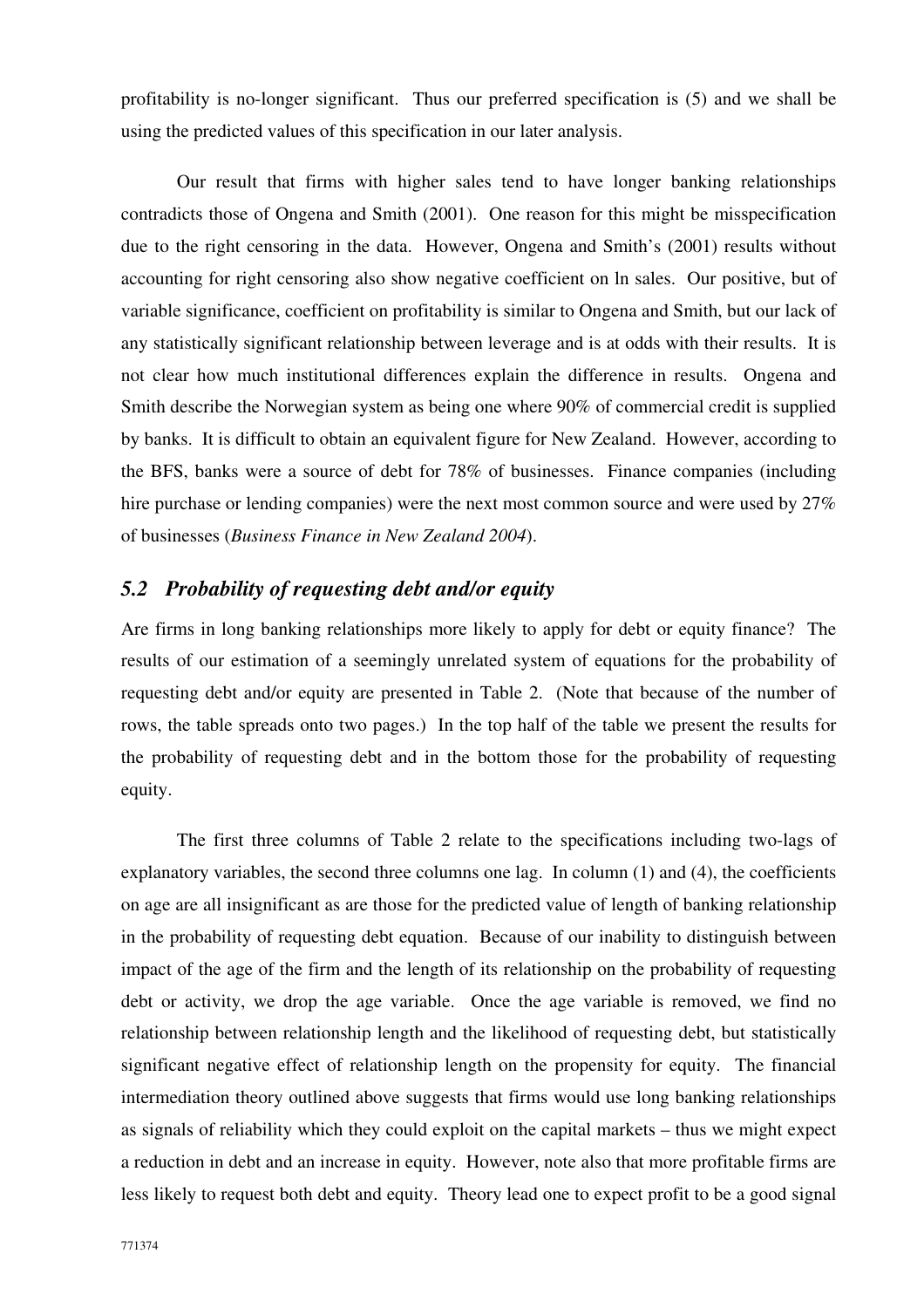of reliability to both bank and capital market. Alternatively, it may be the case that more profitable firms find it easier to fund expansion internally; they are also less likely to need funds to tide them over during bad times. However, the coefficients on the cash flow terms are not very supportive of these. We can find no relationship between cash flow and the likelihood of requesting new equity, but we find a significant *positive* relationship with requesting new debt. We must bear in mind that there are at least there are two reasons, why we might not be picking up the impact of cash flow. One is the potential correlation between profitability and cash flow (although note that the first is a ratio). The second potential explanation is the fact that the taxable profit measure used to calculate cash flow may not be a true indication of available cash (Fabling, Grimes and Stevens, 2008).

|                                | (1)          | (2)          | (3)                    | (4)       | (5)         | (6)                   |
|--------------------------------|--------------|--------------|------------------------|-----------|-------------|-----------------------|
|                                | Two-lags     | Two-lags,    | Two-lags,              | One-lag   | One lag,    | One-lag, no           |
|                                |              | no age       | no age, LP             |           | no age      | age, LP               |
| Probability of requesting debt |              |              |                        |           |             |                       |
| $AColl_{t-1}$                  | $-0.476$     | $-0.475$     | $-0.583$               | $-0.376$  | $-0.377$    | $-0.463$ <sup>*</sup> |
|                                | (0.590)      | (0.590)      | (0.591)                | (0.244)   | (0.244)     | (0.246)               |
| $AColl_{t-2}$                  | 0.422        | 0.421        | 0.342                  |           |             |                       |
|                                | (0.635)      | (0.635)      | (0.630)                |           |             |                       |
| $\Pi_{t-1}$                    | $-0.220$ *** | $-0.220$ *** | $-0.226$ ***           | $-0.126$  | $-0.123***$ | $-0.138***$           |
|                                | (0.073)      | (0.073)      | (0.075)                | (0.044)   | (0.044)     | (0.046)               |
| $\Pi_{t-2}$                    | 0.010        | 0.008        | 0.009                  |           |             |                       |
|                                | (0.040)      | (0.036)      | (0.037)                |           |             |                       |
| $Lev_{t-1}$                    | $-0.006$     | $-0.006$     | $-0.006$               | $-0.004$  | $-0.004$    | $-0.006$              |
|                                | (0.004)      | (0.004)      | (0.005)                | (0.003)   | (0.003)     | (0.004)               |
| $Lev_{t-2}$                    | 0.002        | 0.002        | 0.001                  |           |             |                       |
|                                | (0.004)      | (0.004)      | (0.004)                |           |             |                       |
| $CF_{t-1}$                     | $-0.015$     | $-0.015$     | $-0.060$               | $0.208^*$ | $0.208*$    | 0.094                 |
|                                | (0.109)      | (0.110)      | (0.093)                | (0.117)   | (0.117)     | (0.077)               |
| $CF_{t-2}$                     | $0.467**$    | $0.468***$   | 0.415                  |           |             |                       |
|                                | (0.225)      | (0.228)      | (0.217)                |           |             |                       |
| Age                            | 0.001        |              |                        | $-0.003$  |             |                       |
|                                | (0.008)      |              |                        | (0.007)   |             |                       |
| relation2                      | $-0.076$     | $-0.065$     | $-0.033$               |           |             |                       |
|                                | (0.132)      | (0.080)      | (0.080)                |           |             |                       |
| relation1                      |              |              |                        | 0.034     | $-0.001$    | $-0.020$              |
|                                |              |              |                        | (0.103)   | (0.058)     | (0.058)               |
| $LP_{t-1}$                     |              |              | $0.318***$             |           |             | $0.167***$            |
|                                |              |              | (0.117)                |           |             | (0.053)               |
| $LP_{t-2}$                     |              |              | $-0.174$               |           |             |                       |
|                                |              |              | (0.106)                |           |             |                       |
| Constant                       | $-0.248$     | $-0.258$     | $-1.720$ <sup>**</sup> | $-0.097$  | $-0.065$    | $-1.747***$           |
|                                | (0.352)      | (0.338)      | (0.850)                | (0.245)   | (0.234)     | (0.592)               |

**Table 2 Requested Debt and/or equity, Seemingly unrelated regression**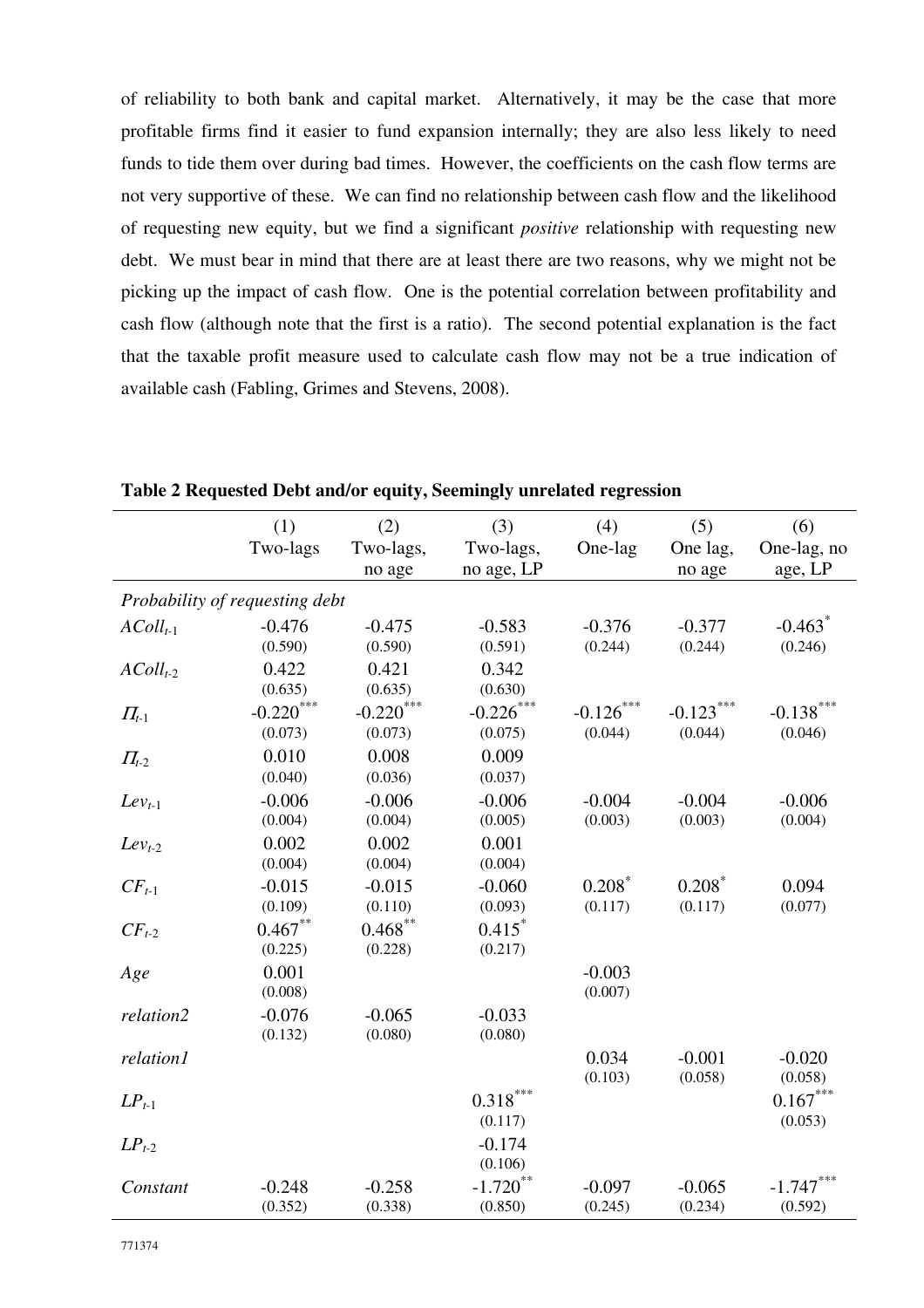|                                  | (1)          | (2)         | (3)                  | (4)         | (5)          | (6)                   |
|----------------------------------|--------------|-------------|----------------------|-------------|--------------|-----------------------|
|                                  | Two-lags     | Two-lags,   | Two-lags,            | One-lag     | One lag,     | One-lag, no           |
|                                  |              | no age      | no age, LP           |             | no age       | age, LP               |
| Probability of requesting equity |              |             |                      |             |              |                       |
| $AColl_{t-1}$                    | $-0.621$     | $-0.624$    | $-0.650$             | 0.393       | 0.391        | 0.397                 |
|                                  | (0.758)      | (0.751)     | (0.721)              | (0.362)     | (0.361)      | (0.362)               |
| $AColl_{t-2}$                    | $1.322*$     | $1.313*$    | $1.297$ <sup>*</sup> |             |              |                       |
|                                  | (0.773)      | (0.766)     | (0.736)              |             |              |                       |
| $\Pi_{t-1}$                      | $-0.239***$  | $-0.239***$ | $-0.248$ ***         | $-0.167***$ | $-0.155$     | $-0.160^{\degree}$    |
|                                  | (0.084)      | (0.083)     | (0.086)              | (0.062)     | (0.060)      | (0.062)               |
| $\Pi_{t-2}$                      | 0.023        | $0.053*$    | 0.063                |             |              |                       |
|                                  | (0.054)      | (0.031)     | (0.046)              |             |              |                       |
| $Lev_{t-1}$                      | $-0.003$     | $-0.003$    | $-0.004$             | $-0.004$    | $-0.004$     | $-0.005$              |
|                                  | (0.003)      | (0.003)     | (0.003)              | (0.003)     | (0.003)      | (0.003)               |
| $Lev_{t-2}$                      | 0.001        | 0.001       | 0.001                |             |              |                       |
|                                  | (0.002)      | (0.002)     | (0.002)              |             |              |                       |
| $CF_{t-1}$                       | $-0.745$     | $-0.725$    | $-0.980$             | $-0.299$    | $-0.287$     | $-0.332$              |
|                                  | (0.740)      | (0.733)     | (0.815)              | (0.257)     | (0.251)      | (0.273)               |
| $CF_{t-2}$                       | 0.301        | 0.328       | 0.592                |             |              |                       |
|                                  | (0.731)      | (0.733)     | (0.615)              |             |              |                       |
| Age                              | $-0.014$     |             |                      | $-0.014$    |              |                       |
|                                  | (0.017)      |             |                      | (0.013)     |              |                       |
| relation2                        | $-0.128$     | $-0.316$ ** | $-0.277***$          |             |              |                       |
|                                  | (0.311)      | (0.142)     | (0.134)              |             |              |                       |
| relation1                        |              |             |                      | $-0.150$    | $-0.308$ *** | $-0.311***$           |
|                                  |              |             |                      | (0.195)     | (0.095)      | (0.097)               |
| $LP_{t-1}$                       |              |             | 0.260                |             |              | 0.025                 |
|                                  |              |             | (0.210)              |             |              | (0.086)               |
| $LP_{t-2}$                       |              |             | $-0.261$             |             |              |                       |
|                                  |              |             | (0.163)              |             |              |                       |
| Constant                         | $-1.960$ *** | $-1.795***$ | $-1.831$             | $-1.630***$ | $-1.500$ *** | $-1.759$ <sup>*</sup> |
|                                  | (0.528)      | (0.471)     | (1.189)              | (0.376)     | (0.332)      | (0.951)               |
| Observations                     | 1,995        | 1,995       | 1,945                | 2,965       | 2,965        | 2,930                 |

• *\* significant at 10%; \*\* significant at 5%; \*\*\* significant at 1%* 

• *Weighted and stratified* 

• *Number of observations rounded to nearest five for confidentiality reasons* 

## *5.3 Propensity for Equity*

The above results are supported by the estimate from our ordered probit model of the propensity for equity. Again, more profitable firms and those with longer banking relationships tend to prefer new debt to equity. In the models with two lags of explanatory variables, there appears to be a positive relationship between the second lag of available collateral and the propensity for equity (although this is only significant at the  $10\%$  level<sup>14</sup>).

 $14$  and the first lag is not significant in either of the sets of results (i.e. using two or one lag of data).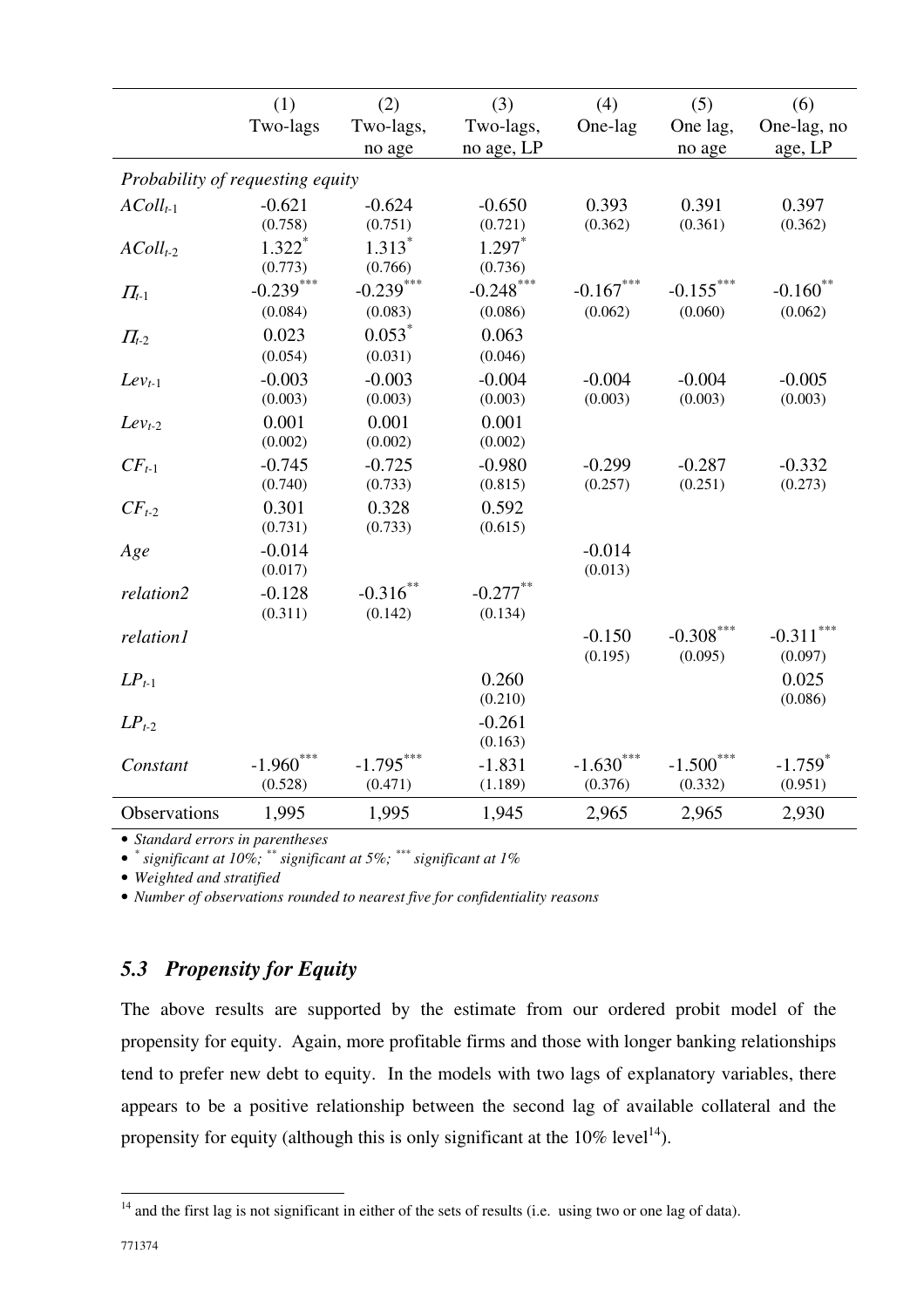|               | (1)         | (2)                   | (3)         | (4)        |
|---------------|-------------|-----------------------|-------------|------------|
|               | 2 lags      | 2 lags, age           | 1 lag       | 1 lag, age |
| $AColl_{t-1}$ | 0.429       | 0.589                 | 0.741       | 0.646      |
|               | (0.737)     | (0.757)               | (0.418)     | (0.409)    |
| $AColl_{t-2}$ | 0.277       | 0.045                 |             |            |
|               | (0.710)     | (0.715)               |             |            |
| $\prod_{t=1}$ | $-0.317$ *  | $-0.303$ <sup>*</sup> | $-0.248$ ** | $-0.271$   |
|               | (0.163)     | (0.161)               | (0.111)     | (0.111)    |
| $\Pi_{t-2}$   | 0.164       | 0.033                 |             |            |
|               | (0.147)     | (0.118)               |             |            |
| $Lev_{t-1}$   | 0.000       | 0.000                 | 0.000       | $-0.000$   |
|               | (0.006)     | (0.006)               | (0.006)     | (0.006)    |
| $Lev_{t-2}$   | $-0.001$    | $-0.003$              |             |            |
|               | (0.012)     | (0.012)               |             |            |
| $CF_{t-1}$    | $-0.762$    | $-0.827$              | $-0.590^*$  | $-0.680$   |
|               | (0.639)     | (0.626)               | (0.325)     | (0.322)    |
| $CF_{t-2}$    | $-0.160$    | $-0.093$              |             |            |
|               | (0.716)     | (0.713)               |             |            |
| relation2     | $-0.399$ ** |                       |             |            |
|               | (0.166)     |                       |             |            |
| relation1     |             |                       | $-0.418***$ |            |
|               |             |                       | (0.117)     |            |
| Age           |             | $-0.029$              |             | $-0.032$   |
|               |             | (0.013)               |             | (0.010)    |
| Observations  | 753         | 782                   | 1,153       | 1,185      |
| F-test        | 1.76        | 1.67                  | 5.79        | 4.84       |
| p             | 0.07        | 0.09                  | 0.00        | 0.00       |
|               |             |                       |             |            |

**Table 3 Propensity for equity** 

• *\* significant at 10%; \*\* significant at 5%; \*\*\* significant at 1%* 

• *Weighted and stratified* 

• *Number of observations rounded to nearest five for confidentiality reasons* 

## *5.4 Collateral requirements*

We now turn to the cost of debt in terms of the collateral required by lenders. In Table 4 we present the estimates the Heckman selection model of the amount of business and personal assets required as a two equation system of seemingly unrelated regressions. Model (1) considers these measured in terms of their dollar value. Model (2) considers them as a proportion of assets.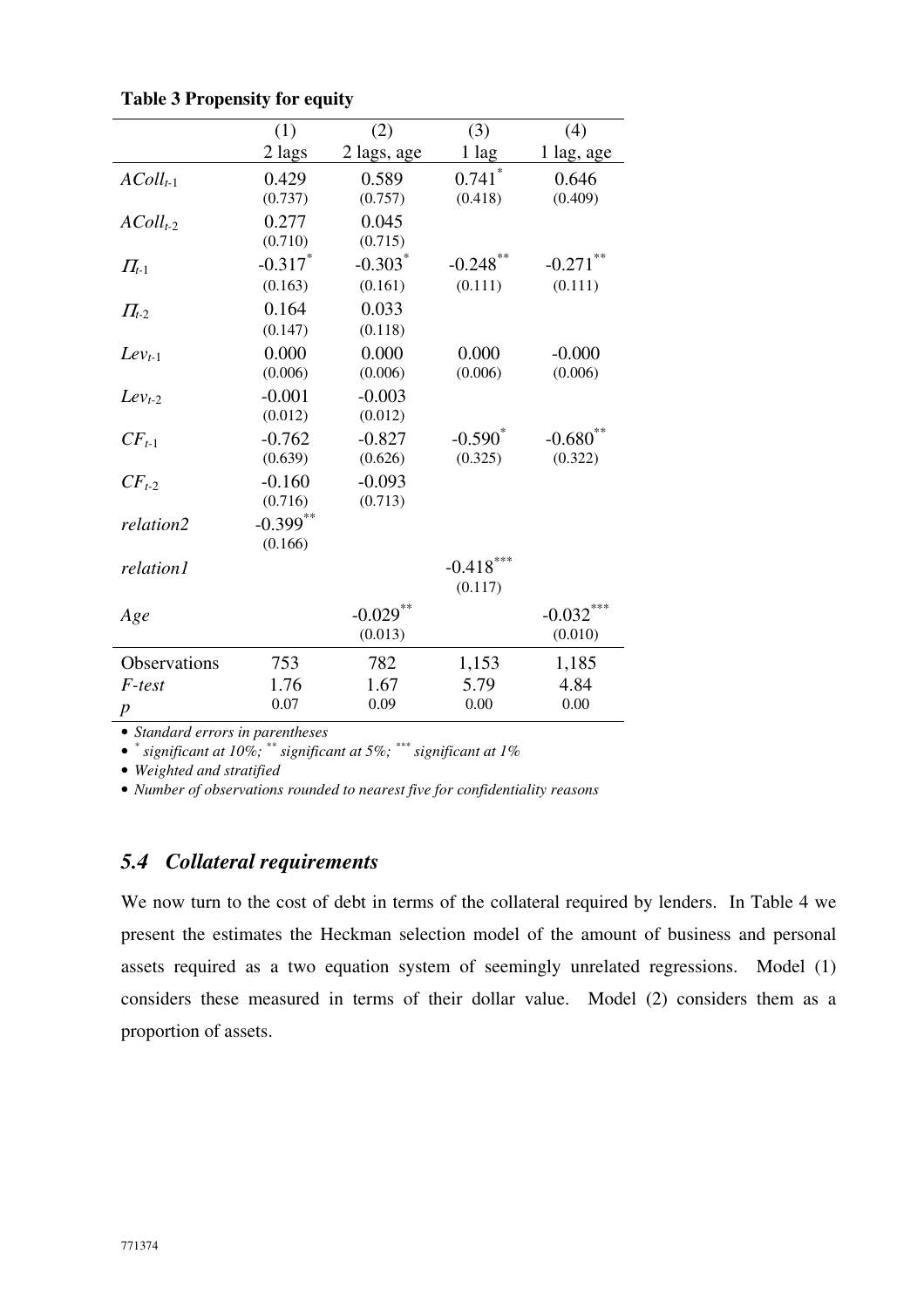|                           | (1)                   |                           | (2)                   |                          |
|---------------------------|-----------------------|---------------------------|-----------------------|--------------------------|
|                           | Level                 |                           | of assets             | Collateral as proportion |
|                           | <b>Business</b>       | Personal                  | <b>Business</b>       | Personal                 |
| $A_{t-1}$                 | $0.807***$            | $0.135$ *                 | $-0.000$              | $-0.003***$              |
|                           | (0.100)               | (0.080)                   | (0.000)               | (0.001)                  |
| $\Pi_{t-1}$               | $-0.077$              | $-0.125***$               | 0.003                 | $0.002***$               |
|                           | (0.238)               | (0.064)                   | (0.002)               | (0.001)                  |
| $Lev_{t-1}$               | $-0.001$              | 0.000                     | $-0.000$              | 0.000                    |
|                           | (0.008)               | (0.000)                   | (0.000)               | (0.000)                  |
| $S_{t-1}$                 | $-0.053$              | 0.003                     | $-0.000$ **           | 0.000                    |
|                           | (0.074)               | (0.097)                   | (0.000)               | (0.000)                  |
| relation1                 | 0.156                 | 0.160                     | $-0.000$              | $-0.000$                 |
|                           | (0.118)               | (0.162)                   | (0.000)               | (0.000)                  |
| Constant                  | $-4.647***$           | $6.058***$                | $0.007*$              | $0.032***$               |
|                           | (1.299)               | (0.951)                   | (0.004)               | (0.008)                  |
| <b>Selection Equation</b> |                       |                           |                       |                          |
| $A_{t-1}$                 | $0.307***$            | 0.021                     | $0.320***$            | 0.053                    |
|                           | (0.062)               | (0.035)                   | (0.061)               | (0.036)                  |
| $\Pi_{t-1}$               | 0.013                 | $0.100***$                | 0.070                 | $0.159***$               |
| $Lev_{t-1}$               | (0.111)               | (0.037)                   | (0.077)               | (0.053)                  |
|                           | $-0.001$              | 0.001                     | $0.003***$            | $-0.002$                 |
| $S_{t-1}$                 | (0.002)               | (0.002)                   | (0.001)               | (0.002)                  |
|                           | $-0.089$ <sup>*</sup> | 0.052                     | $-0.078$              | $0.072$ *                |
| relation1                 | (0.051)               | (0.043)                   | (0.051)               | (0.043)                  |
|                           | $-0.080$              | $-0.091$                  | $-0.025$              | $-0.019$                 |
| $CF_{t-1}$                | (0.063)               | (0.064)                   | (0.056)               | (0.058)                  |
|                           | $-0.173$              | $-0.337**$                | $-0.159$ <sup>*</sup> | $-0.510$ ***             |
|                           | (0.144)               | (0.151)                   | (0.093)               | (0.180)                  |
| emp                       | 0.001                 | 0.001                     | $-0.000$              | $-0.005***$              |
|                           | (0.002)               | (0.001)                   | (0.001)               | (0.002)                  |
| debenture                 | $8.531***$            | $0.180^{**}$              | $2.009***$            | $0.534***$               |
| Constant                  | (0.799)               | (0.073)                   | (0.091)               | (0.123)                  |
|                           | $-3.414***$           | $-1.459***$               | $-3.861***$           | $-2.200$ ***             |
|                           | (0.515)               | (0.359)                   | (0.501)               | (0.401)                  |
| athrho                    | 0.060                 | $-2.1\overline{16}^{***}$ | 0.005                 | $-0.011$                 |
|                           | (0.234)               | (0.202)                   | (0.045)               | (0.012)                  |
| lnsigma                   | $0.231***$            | $0.697***$                | $-5.389***$           | $-3.800$ ***             |
|                           | (0.051)               | (0.136)                   | (0.256)               | (0.470)                  |
| Observations              | 2,985                 |                           | 2,865                 |                          |

#### **Table 4 Collateral required**

• *Standard errors in parentheses* 

• *\* significant at 10%; \*\* significant at 5%; \*\*\* significant at 1%* 

• *Weighted and stratified* 

• *Number of observations rounded to nearest five for confidentiality reasons* 

It is only in the case of the level of personal collateral required where the correlation between the error term in the selection equation and the regression equation is statistically significant. In this case the calculated value for  $\rho$  is 0.971 (=tanh(-2.116)). The more assets a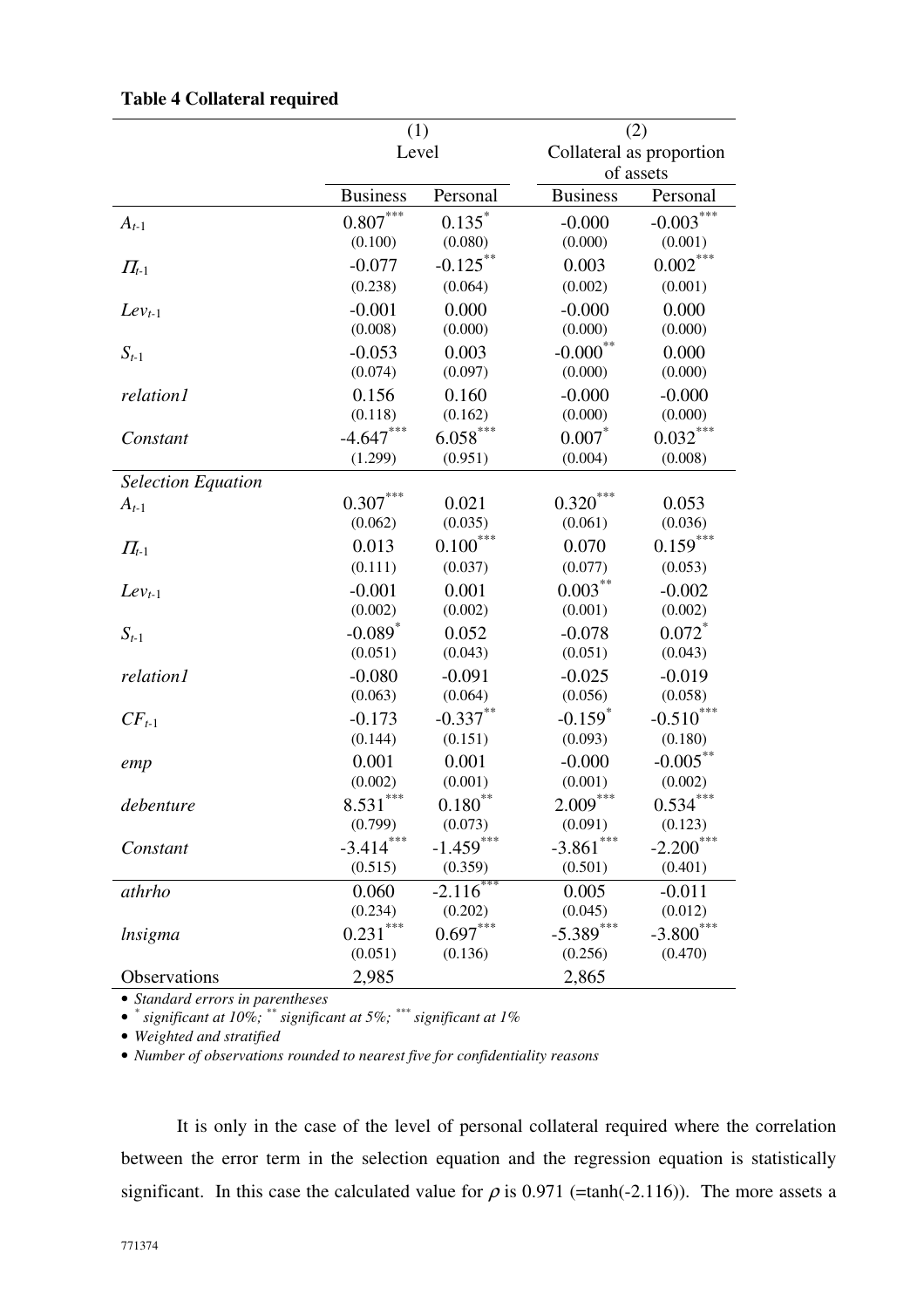firm has, the more collateral it is required to post. However, the results from (2) suggest that the amount of proportion of personal assets required as collateral drops (there is no such relationship for business assets). More profitable firms have to post a lesser amount of personal assets (although, interestingly, a greater amount as a proportion of total assets). There is no significant relationship between profitability and business assets required as collateral. More highly leveraged firms are not required to post more collateral of either kind. Contrary to theory and the results of Berger and Udell (1995), we find no relationship between length of relationship and the amount of collateral required.

### *5.5 Determinants of interest costs*

The results of our estimation of the determinants of interest costs for the BFS sample are set out in Table 5. Columns (1) and (3) present results when the cost is calculated over the current year's debt liabilities. Columns (2) and (4) presents results using the average of the current and previous year's debt liabilities. When we estimate the model using two lags of explanatory variables, both measures of the relative interest cost produce similar results. None of the explanatory variables have coefficients that are statistically significant. When we extend the sample by reducing the number of lags to one we find two significant correlates with the relative interest costs. The more assets a firm has, the higher the interest cost it pays. The higher sales the lower interest costs. These may be due to either the different structure of debt or the lower interest rates such firms pay. Sales may be acting as a barometer of potential success<sup>15</sup> – firms with high sales in the previous period may be seen as a lower risk to lenders. Quite why firms with more assets pay higher interest rates is uncertain. Berger and Udell (1995), for example find a negative, but insignificant relationship between assets and the premium of the interest rate charged over the prime rate for loans issued under lines of credit. Leverage is insignificant in all our models. This is consistent with the results of Berger and Udell (1995). Unlike Berger and Udell (1995), however, we also find no statistically significant negative relationship between length of relationship and the amount of collateral required.

 $15$  in an earlier version of the analysis, it was lagged profitability rather than sales that had a statistically significant negative coefficient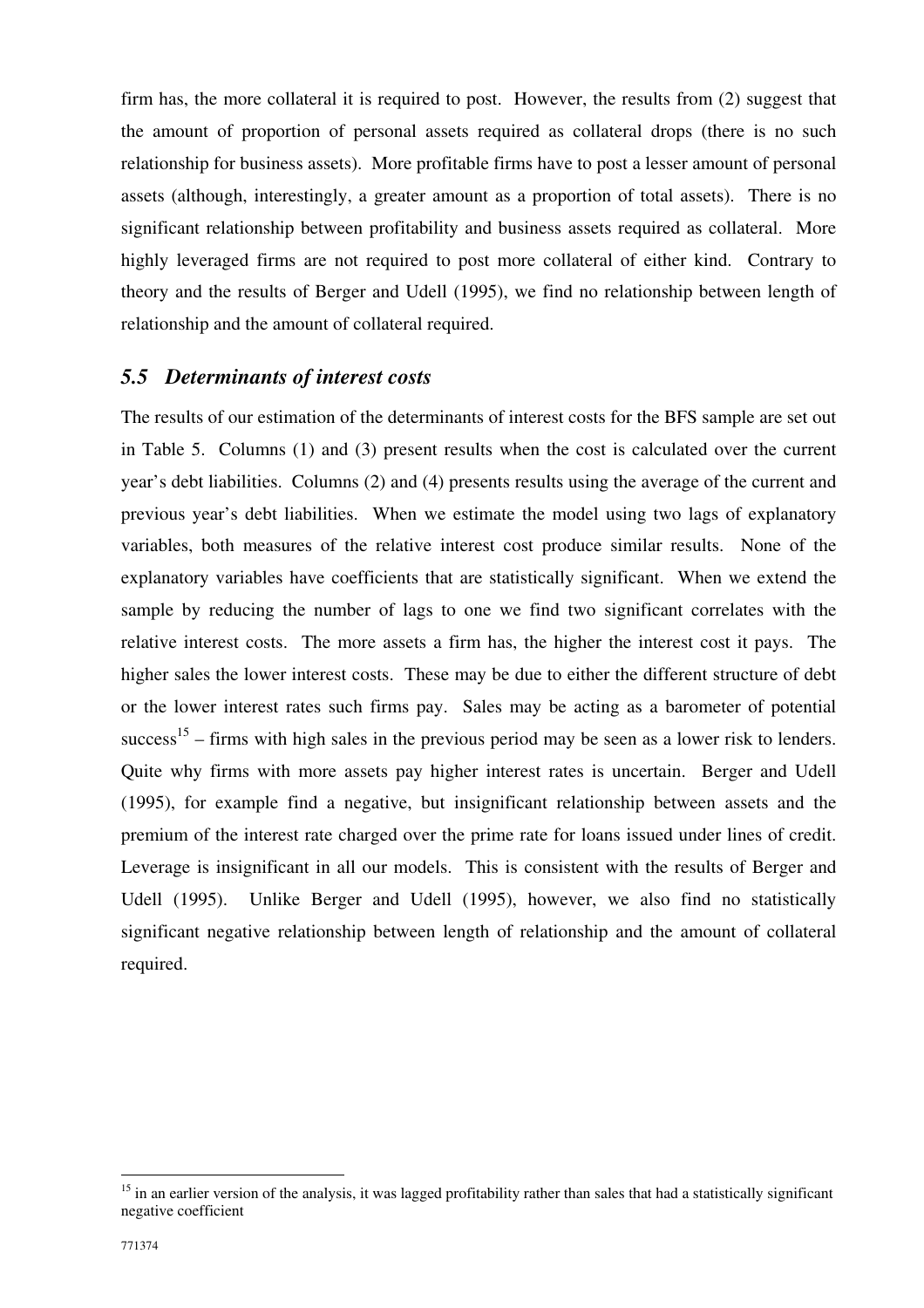|              | (1)                | (2)                | (3)                | (4)                |
|--------------|--------------------|--------------------|--------------------|--------------------|
|              | Two-lags, one      | Two-lags, two-     | One-lag, one-      | One-lag, two-      |
|              | year's liabilities | years' liabilities | year's liabilities | years' liabilities |
| Age          | 0.050              | 0.041              | 0.033              | 0.032              |
|              | (0.054)            | (0.048)            | (0.050)            | (0.044)            |
| $A_{t-1}$    | 0.210              | 0.111              | $0.380**$          | $0.270**$          |
|              | (0.358)            | (0.332)            | (0.180)            | (0.130)            |
| $A_{t-2}$    | 0.203              | 0.120              |                    |                    |
|              | (0.321)            | (0.338)            |                    |                    |
| $\Pi_{t-1}$  | $-0.280$           | $-0.234$           | 0.046              | $-0.107$           |
|              | (0.205)            | (0.145)            | (0.179)            | (0.118)            |
| $\Pi_{t-2}$  | 0.644              | $-0.093$           |                    |                    |
|              | (0.800)            | (0.305)            |                    |                    |
| $S_{t-1}$    | $-0.413$           | $-0.340$           | $-0.355***$        | $-0.247$ *         |
|              | (0.300)            | (0.327)            | (0.165)            | (0.149)            |
| $S_{t-2}$    | $-0.003$           | 0.096              |                    |                    |
|              | (0.306)            | (0.309)            |                    |                    |
| $CF_{t-1}$   | 0.003              | $-0.044$           | $-0.184$           | 0.203              |
|              | (0.423)            | (0.369)            | (0.280)            | (0.310)            |
| $CF_{t-2}$   | $-0.223$           | 0.340              |                    |                    |
|              | (1.005)            | (0.918)            |                    |                    |
| $Lev_{t-1}$  | $-0.017$           | $-0.015$           |                    |                    |
|              | (0.016)            | (0.018)            |                    |                    |
| $Lev_{t-2}$  | $-0.005$           | $-0.005$           |                    |                    |
|              | (0.006)            | (0.007)            |                    |                    |
| relation2    | $-0.560$           | $-0.390$           |                    |                    |
|              | (0.784)            | (0.702)            |                    |                    |
| relation1    |                    |                    | $-0.191$           | $-0.049$           |
|              |                    |                    | (0.629)            | (0.560)            |
| Constant     | 4.994**            | $4.804***$         | $4.018***$         | $3.701***$         |
|              | (2.197)            | (2.118)            | (1.928)            | (1.578)            |
| Observations | 1,710              | 1,725              | 2,480              | 2,500              |
| $R^2$        | 0.018              | 0.015              | 0.011              | 0.011              |

**Table 5 The determinants of relative interest costs**

• *\* significant at 10%; \*\* significant at 5%; \*\*\* significant at 1%* 

• *Weighted and stratified* 

• *Number of observations rounded to nearest five for confidentiality reasons* 

The results of our fixed-effect panel estimation of the determinants of interest costs are set out in Table 6. Note the number of firms we can match to financial data goes up (in particular because we now have lagged data for many of the younger firms). Firms with higher assets tend to have higher interest costs relative to current debt, although this result disappears when we consider the average of two years debt. The only statistically significant result that is consistent across specifications we have is the positive coefficient on cash flow (which is significant at the 10% level when we use one years liabilities and 5% level when we use two).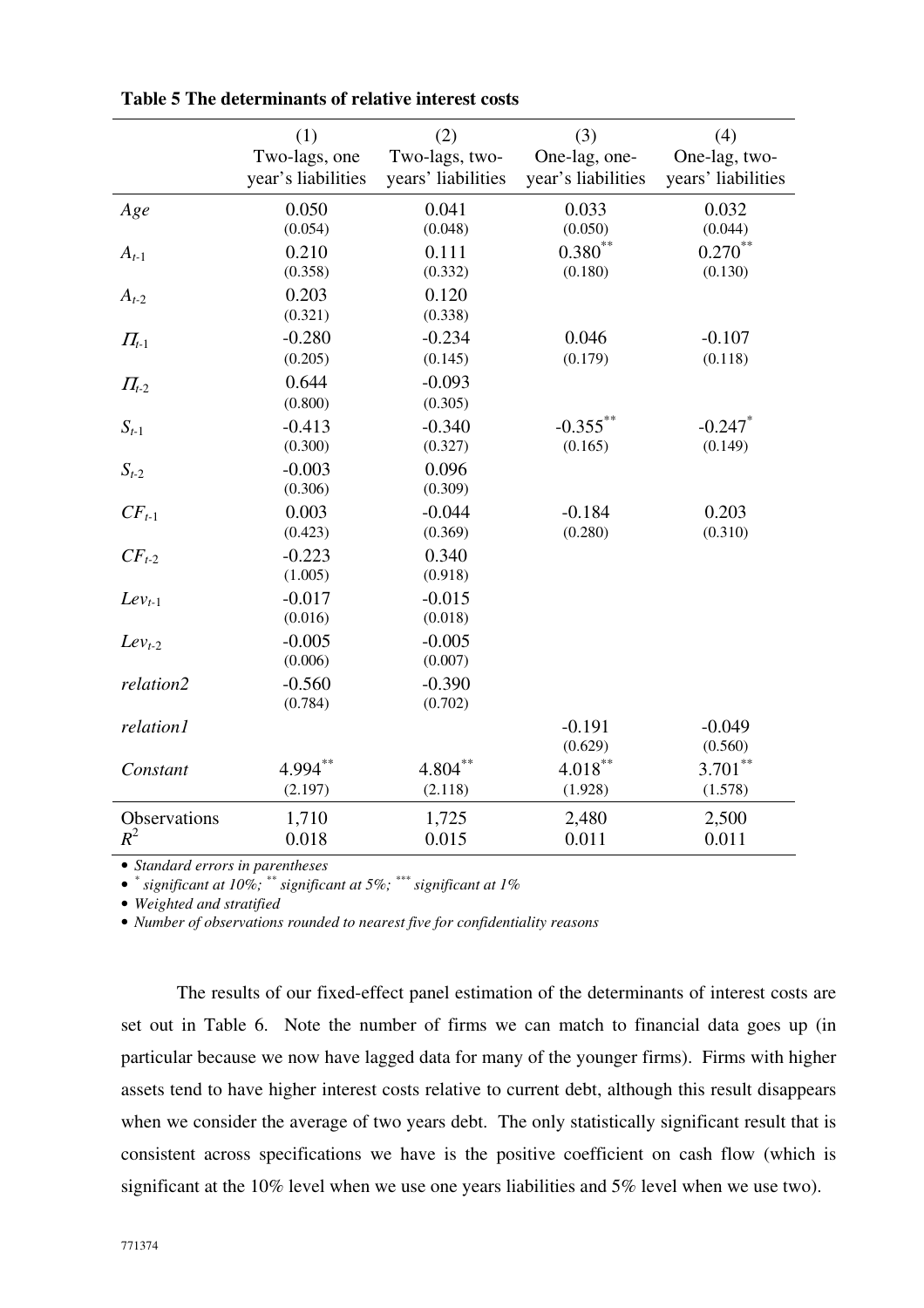|                 | (1)<br>Two-lags, one            | (2)<br>Two-lags, two          | (3)<br>One-lag, one    | (4)<br>One-lag, two    |
|-----------------|---------------------------------|-------------------------------|------------------------|------------------------|
|                 | year's liabilities              | years' liabilities            | year's liabilities     | years' liabilities     |
| $A_{t-1}$       | $0.674***$<br>(0.125)           | $-0.036$<br>(0.105)           | $0.501***$<br>(0.082)  | $-0.070$<br>(0.073)    |
| $A_{t-2}$       | 0.012<br>(0.115)                | 0.002<br>(0.098)              |                        |                        |
| $\Pi_{t-1}$     | $-0.025$<br>(0.048)             | $-0.005$<br>(0.042)           | $-0.053$<br>(0.032)    | $-0.027$<br>(0.030)    |
| $\Pi_{t-2}$     | 0.011<br>(0.050)                | 0.020<br>(0.043)              |                        |                        |
| $S_{t-1}$       | 0.120<br>(0.132)                | 0.136<br>(0.109)              | 0.097<br>(0.066)       | $0.125***$<br>(0.058)  |
| $S_{t-2}$       | $-0.087$<br>(0.087)             | $-0.098$<br>(0.074)           |                        |                        |
| $CF_{t-1}$      | $0.161$ <sup>*</sup><br>(0.087) | $0.176^{\ast\ast}$<br>(0.075) | $0.108^*$<br>(0.057)   | $0.134***$<br>(0.052)  |
| $CF_{t-2}$      | 0.003<br>(0.079)                | 0.004<br>(0.068)              |                        |                        |
| $Lev_{t-1}$     | $-0.001$<br>(0.001)             | $-0.000$<br>(0.001)           | $-0.000$<br>(0.001)    | $-0.000$<br>(0.001)    |
| $Lev_{t-2}$     | $-0.000$<br>(0.001)             | $-0.000$<br>(0.001)           |                        |                        |
| Constant        | 151.5<br>(131.924)              | $-46.1$<br>(113.145)          | $237.3***$<br>(77.342) | $180.4***$<br>(70.254) |
| Observations    | 8585                            | 8730                          | 12730                  | 12920                  |
| Number of firms | 3,115                           | 3,150                         | 3,795                  | 3,815                  |
| $R^2$           | 0.010                           | 0.004                         | 0.010                  | 0.003                  |
| $F$ test        | 4.069                           | 1.413                         | 8.614                  | 2.954                  |

**Table 6 The determinants of relative interest costs, FE panel estimates** 

• *\* significant at 10%; \*\* significant at 5%; \*\*\* significant at 1%* 

• *Number of observations and number of firms (n) rounded to nearest five for confidentiality reasons* 

• *All equations include time trend and time dummies* 

The positive correlation between assets and relative interest costs is confirmed when we expand the sample to include all firms. It becomes highly significant for all specifications and for the second lag in columns (1) and (2).

We also find a statistically significant positive effect of profitability, although the impact is very small. Firms with higher sales also tend to have *higher* interest costs, contrary to our cross-section results with the BFS sample (Table 5). As with the results for the panel of data for BFS firms, we find evidence of a positive relationship between cash flow and relative interest costs.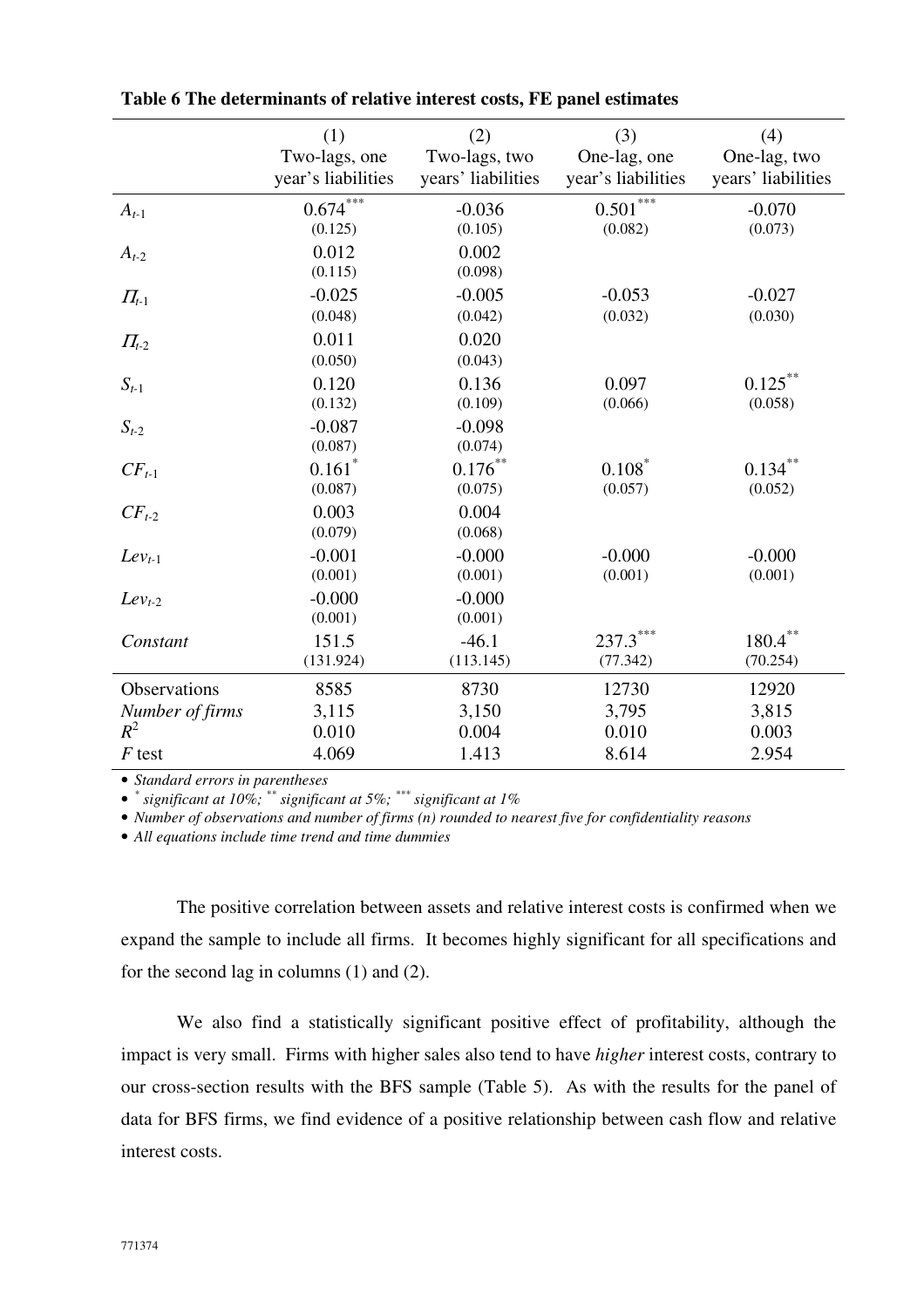|                 | (1)                | (2)                    | (3)                | (4)                     |
|-----------------|--------------------|------------------------|--------------------|-------------------------|
|                 | Two-lags, one      | Two-lags, two          | One-lag, one       | One-lag, two            |
|                 | year's liabilities | years' liabilities     | year's liabilities | years' liabilities      |
| $A_{t-1}$       | $0.629***$         | $0.089^{\ast\ast\ast}$ | $0.604***$         | $0.140***$              |
|                 | (0.012)            | (0.010)                | (0.008)            | (0.007)                 |
| $A_{t-2}$       | $0.142***$         | $0.085***$             |                    |                         |
|                 | (0.012)            | (0.010)                |                    |                         |
| $\Pi_{t-1}$     | $0.000^{***}$      | $-0.000$               | $0.000^{***}\,$    | 0.000                   |
|                 | (0.000)            | (0.000)                | (0.000)            | (0.000)                 |
| $\Pi_{t-2}$     | $0.000^{***}$      | $0.000^{***}$          |                    |                         |
|                 | (0.000)            | (0.000)                |                    |                         |
| $S_{t-1}$       | $0.059***$         | $0.059^{***}$          | $0.099***$         | $0.074^{\ast\ast\ast}$  |
|                 | (0.010)            | (0.008)                | (0.006)            | (0.005)                 |
| $S_{t-2}$       | $0.023***$         | $0.015$ <sup>*</sup>   |                    |                         |
|                 | (0.009)            | (0.008)                |                    |                         |
| $CF_{t-1}$      | $0.104***$         | $0.167***$             | 0.027              | $0.082\overset{***}{ }$ |
|                 | (0.049)            | (0.042)                | (0.031)            | (0.027)                 |
| $CF_{t-2}$      | $-0.046$           | 0.024                  |                    |                         |
|                 | (0.050)            | (0.044)                |                    |                         |
| $Lev_{t-1}$     | 0.000              | 0.000                  | 0.000              | $-0.000$                |
|                 | (0.000)            | (0.000)                | (0.000)            | (0.000)                 |
| $Lev_{t-2}$     | 0.000              | 0.000                  |                    |                         |
|                 | (0.000)            | (0.000)                |                    |                         |
| Constant        | 145.296***         | $175.709***$           | 285.777***         | 303.442***              |
|                 | (16.074)           | (13.778)               | (9.632)            | (8.379)                 |
| Observations    | 643670             | 670710                 | 1014700            | 1058570                 |
| Number of firms | 244825             | 251635                 | 350275             | 359785                  |
| R-squared       | 0.010              | 0.001                  | 0.012              | 0.003                   |
| $F$ test        | 292.447            | 43.926                 | 778.017            | 224.484                 |

**Table 7 The determinants of relative interest costs, FE panel estimates** 

• *\* significant at 10%; \*\* significant at 5%; \*\*\* significant at 1%* 

• *Number of observations and number of firms (n) rounded to nearest five for confidentiality reasons* 

• *All equations include time trend and time dummies* 

## **6 Conclusions**

Access to finance by firms is important for economic development. The impact of the existence of an access to finance problem on the economy is likely to have both a growth effect and a cyclical effect. Economic growth is likely to be reduced as firms with sound expansion plans will not be able to invest (Greenwald and Stiglitz, 1993; Nickell and Nicolitsas, 1999). Economic shocks that weaken firms' balance sheets and/or weakens the ability of banks to lend (like the current 'sub prime'-induced credit crisis) may also hit finance constrained firms particularly hard (Bernanke and Gertler, 1989; Fisher, 1999; cited in Fabling and Grimes, 2004).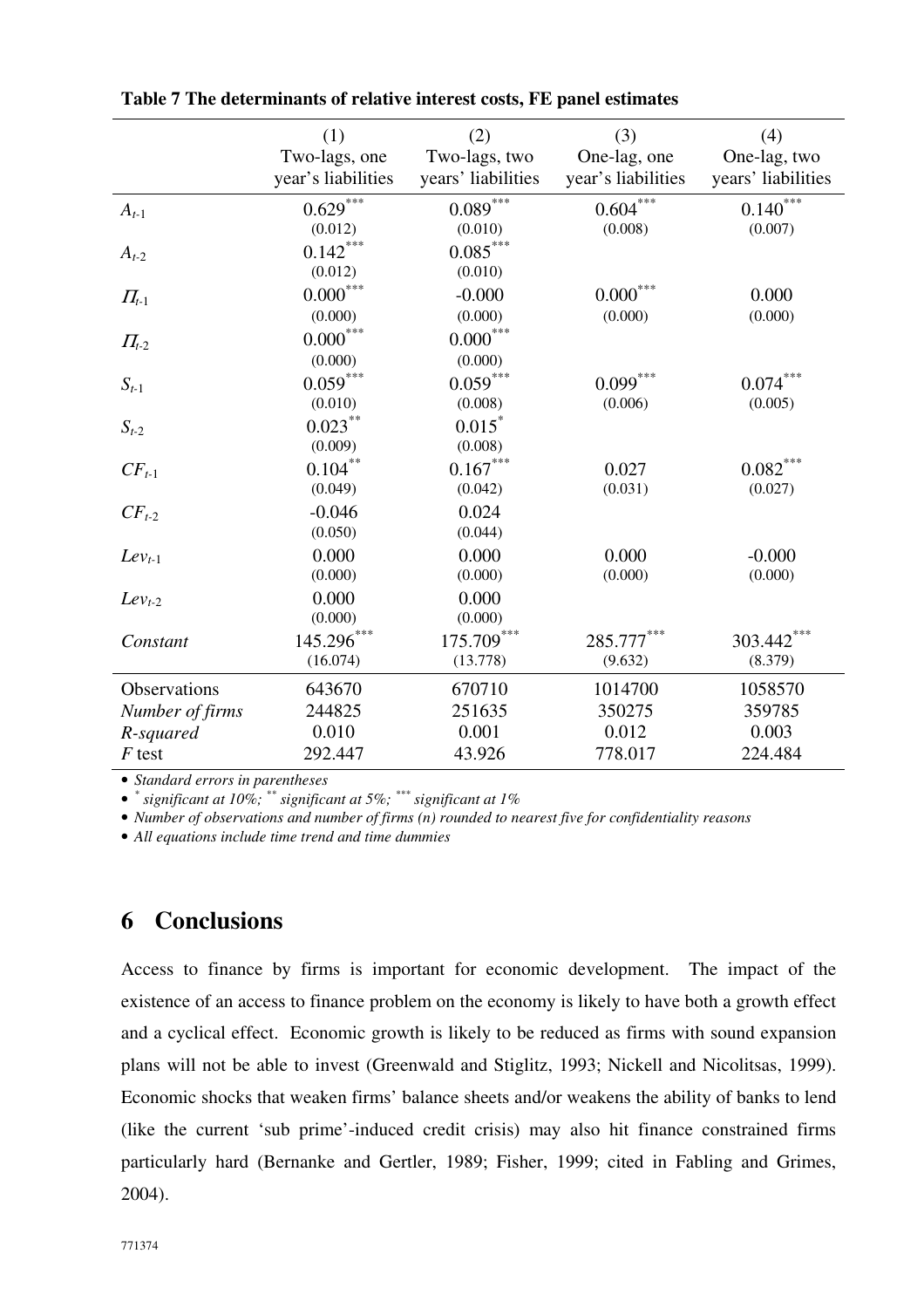We have considered access to finance, with a focus on bank finance, for a sample of firms between 1-500 employees across a number of dimensions. We have found that the length of firms banking relationship increases with age and that more successful firms in terms of sales and (to a lesser extent) profitability tend to have longer banking relationships. Our results contradict some previous work for Norway by Ongena and Smith (2001).

When we consider what types of firm have recently applied for new debt and equity, we find that firms with longer banking relationships are less likely to request new equity, but more likely to request new debt. We find that more profitable firms are less likely to request both debt and equity. These results are robust to alternative specifications of the choices to request the two broad types of finance.

We find that the more assets a firm has, the more collateral it is required to post. Larger firms (in terms of assets) are required to post a smaller amount of personal assets, relative to the total assets of the firm. More profitable firms have to post a lesser amount of personal assets as collateral. More highly leveraged firms are no more likely to be required to post more collateral of either business or personal assets. Note that contrary to relation-banking theory, we find no relationship between length of relationship and the amount of collateral required.

Finally we have considered the determinants of interest costs on three different sets of data. The one consistent result across our models is the positive relationship between firm assets and interest costs, and the insignificance of firms' leverage. In both of our panel estimates (on firms in the BFS and in the wider economy), we find a positive relationship between cash flow and interest costs. In our BFS cross section, we find a negative relationship between sales and interest costs. When we expand our analysis to use all years for which we have data on these firms, we find no effect and when we expand our sample to encompass the wider economy, we find a *positive* relationship.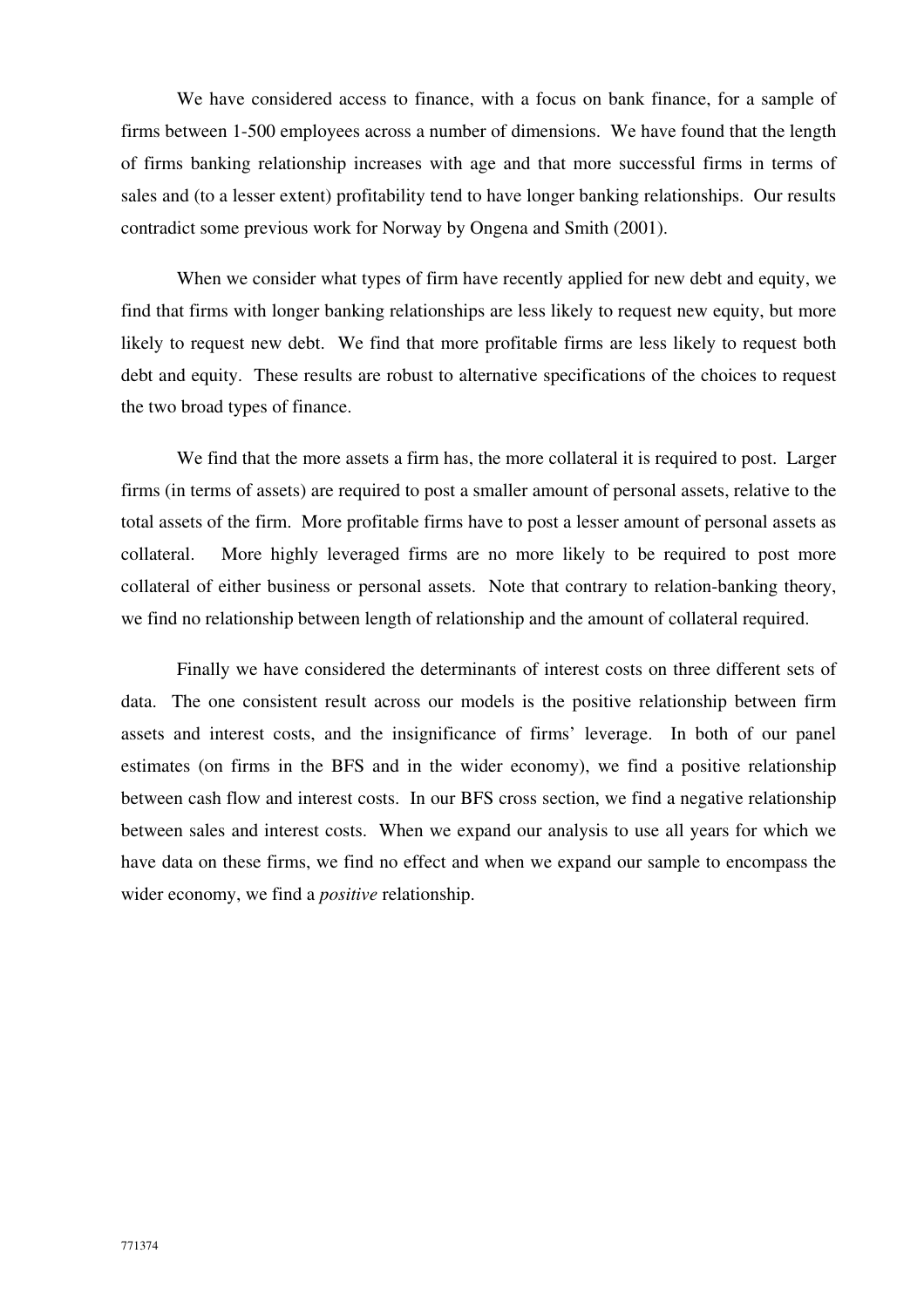## **7 Bibliography**

- George, J. Benston and Clifford, W. Smith, (1976), 'A Transactions Cost Approach to the Theory of Financial Intermediation', *Journal of Finance*, 31.2, pp. 215-231.
- Berglöf, E., and Von Thadden, E.L., (1994), 'Short-term versus long-term interests: Capital structure with multiple investors', *Quarterly Journal of Economics*, 109, pp. 1055- 1084.
- Berger, A.N. and Udell, G.F., (1990), 'Collateral, loan quality, and bank risk', *Journal of Monetary Economics*, 25, pp. 21-42.
- Berger, A.N. and Udell, G.F., (1995), 'Relationship Banking and Lines of Credit in Small Firm Finance', *Journal of Business*, 68, pp. 351-381.
- Berger, A.N. and Udell, G.F., (1998), 'The Economics of Small Business Finance: The Roles of Private Equitey and Debt Markets in the Financial Growth Cycle', *Journal of Banking and Finance*, 22, pp. 873-987.
- Bernanke, B., and Gertler, M., (1989), 'Agency costs, net Worth, and Business Fluctuations', *American Economic Review*, 79, pp. 14-31.
- Bhattacharya, S., and Thakor, A.V., (1993), 'Contemporary Banking Theory', *Journal of Financial Intermediation*, 3, pp. 2-50.
- Bhattacharya, S., and Chiesa, G., (1995), 'Proprietary Information, Financial Intermediation, and Research Incentives', *Journal of Financial Intermediation*, 4, pp. 328-357.
- Nick Bloom and John Van Reenen, (2007), 'Measuring and Explaining Management Practices Across Firms and Countries', *Quarterly Journal of Economics*, , 1224, pp. 1351-1408
- Bolton, P., and Scharfstein, D.S., (1996), 'Optimal debt structure and the number of creditors', *Journal of Political Economy*, 104, p. 1-25.
- Arnoud W.A., Boot, (2000), 'Relationship Banking: What Do We Know?' *Journal of Financial Intermediation*, 9, pp. 7-25.
- Boot, A.W.A. and Thakor, A.V., (1994), 'Moral Hazard and Secured Lending in an Infinitely Repeated Credit Market Game', *International Economic Review*, 35, pp. 899-920.
- Boot, A.W.A. and Thakor, A.V., (1997), 'Financial system architecture', *Review of Financial Studies*, 10, pp. 693-733.
- Spiros Bougheas, Paul Mizen and Cihan Yalcin (2006), 'Access to external finance: Theory and evidence on the impact of monetary policy and firm-specific characteristics', *Journal of Banking and Finance*, 30, pp. 199-227.
- Boyd, J.H. and Prescott, E.C., (1986), 'Financial Intermediary Coalitions', *Journal of Economic Theory*, 38, pp 211-232.
- Linda Cameron, Bryan Chapple, Nick Davis, Artemisia Kousis and Geoff Lewis, (2007), 'New Zealand Financial Markets, Saving and Investment', New Zealand Treasury, Policy Perspectives paper 07/01, Wellington.
- Campbell, T.S., (1979), 'Optimal Investment Financing Decisions and the Value of Confidentiality', *Journal of Financial and Quantitative Analysis*, 14, pp. 232-257.
- Chan, Y., and Thakor, A.V., (1987), 'Collateral and competitive equilibria with moral hazard and private information', *Journal of Finance*, 42, pp. 345-363.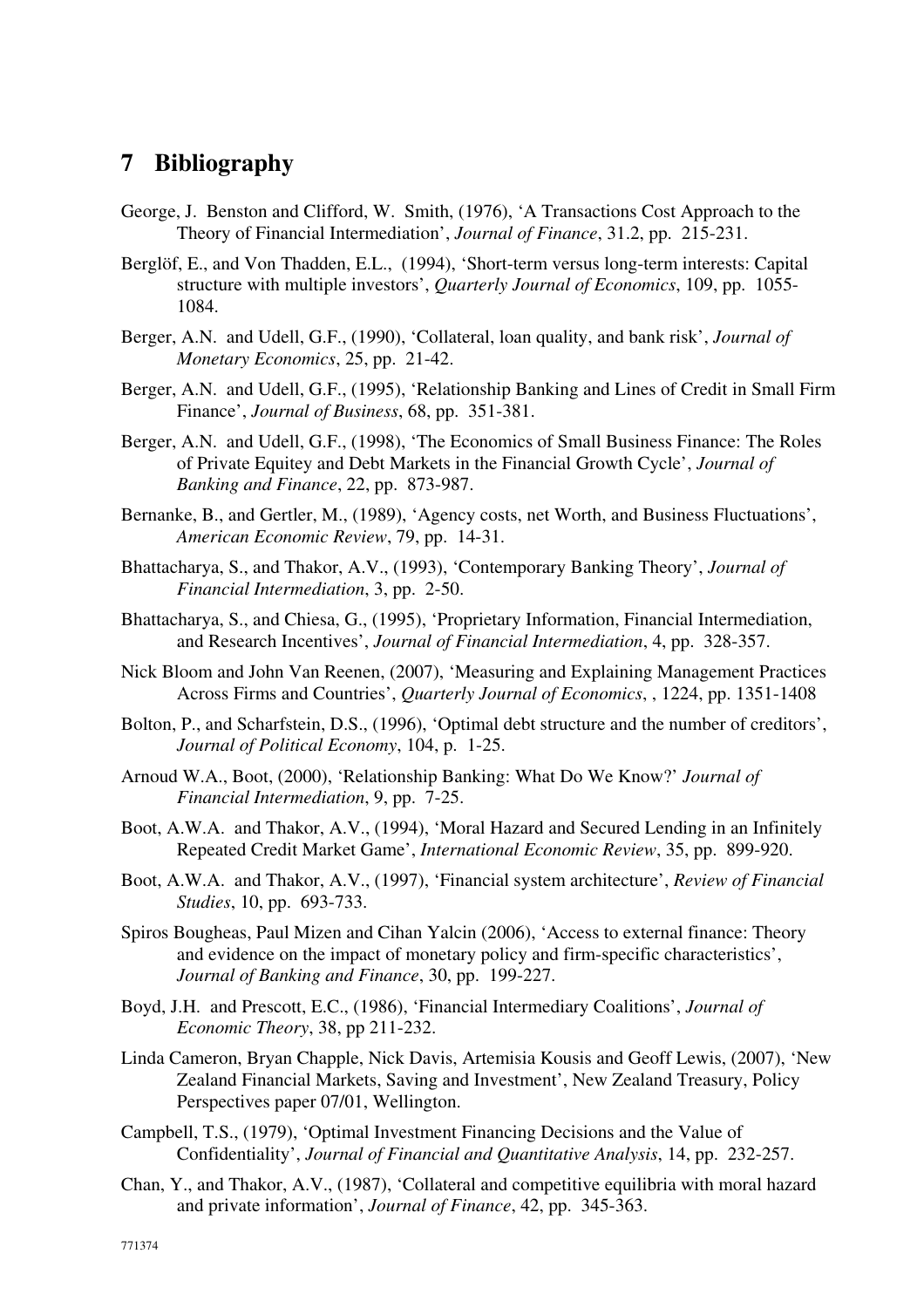- Iris Claus and Arthur Grimes, (2003), 'Asymmetric Information, Financial Intermediation and the Monetary Transmission Mechanism: A Critical Review', Treasury Working Paper Series 03/19, New Zealand Treasury.
- Diamond, D., (1984), 'Financial Intermediation and Delegated Monitoring', *Review of Economic Studies*, 51, pp. 393-414.
- Diamond, D., (1991), 'Monitoring and Reputation" the Choice between Bank Loans and Privately Placed Debt', *Journal of Political Economy*, 99, 689-721.
- Diamond, D., (1993),'Seniority and maturity of debt contracts', *Journal of Financial Economics*, 33, pp. 341-368.
- Douglas W. Diamond and Phiip H. Dybvig, (1983), 'Bank Runs Deposit Insurance and Liquidity', *Journal of Political Economy*, 91, pp. 401-19.
- Ricahrd Fabling and Arthur Grimes (2004), 'Brother, Can You Spare a Dime? Finance Constraints & Firm Success', Ministry of Economic Development.
- Richard Fabling, Arthur Grimes and Philip Stevens, (2008), 'A Comparison of Qualitative and Quantitative Firm Performance Measures', Ministry of Economic Development Occasional Paper 08/04, Wellington.
- Fama, E.F., (1985), 'What's Different about Banks?' *Journal of Monetary Economics*, 15, pp. 5-29.
- Fischer, J., (1999), 'Credit Market Imperfections and the Heterogeneous Response of Firms to Monetary Shocks', *Journal of Money, Credit and Banking*, 31, pp. 187-211.
- Stuart, I. Greenbaum, and Anjan V. Thakor, (1995), *Contemporary Financial Intermediation*, Forth Worth, Texas: The Dryden Press.
- Greenwald, B., and Stiglitz, J., (1993), 'Financial Market Imperfections and Business Cycles', *Quarterly Journal of Economics*, 108, pp. 77-114.
- Arthur Grimes, (2007), 'Capital Intensity and Welfare: National and International Determinants', Ministry of Economic Development Occasional Paper 07/03, Wellington.
- Julia Hall and Grant Scobie, (2005), 'Capital Shallowness: A Problem for New Zealand', Treasury Working Paper Series 05/05, New Zealand Treasury.
- Heckman, J., (1976, 'The common structure of statistical models of truncation, sample selection, and limited dependent variables and a simple estimateor for suchmodels, *Annals of Economic and Social Measurement*, 5, pp. 475-492.
- Kane, E.J., and Malkiel, B.G., (1965), 'Bank Portfolio Allocation, Deposit Variability, and the Availability Doctrine', *Quarterly Journal of Economics*, 79, pp. 257-261.
- Leland, H.E., and Pyle, D.H., (1977), 'Informational Asymmetries, Financial Structure, and Financial Intermediation', *Journal of Finance*, 32, pp. 371-387.
- Geoff Mason and Matthew Osborne, (2007), 'Productivity, Capital-Intensity and Labour Quality at Sector Level in New Zealand and the UK', Treasury Working Paper Series, 07/01, New Zealand Treasury.
- MED, (2005), 'SMEs in New Zealand: Structure and Dynamics: 2005', Ministry of Economic Development, Wellington.
- Duncan Mills and Jason Timmins, (2004), 'Firm Dynamics in New Zealand: A Comparative Analysis with OECD Countries', New Zealand Treasury Working Paper 04/11, Wellington.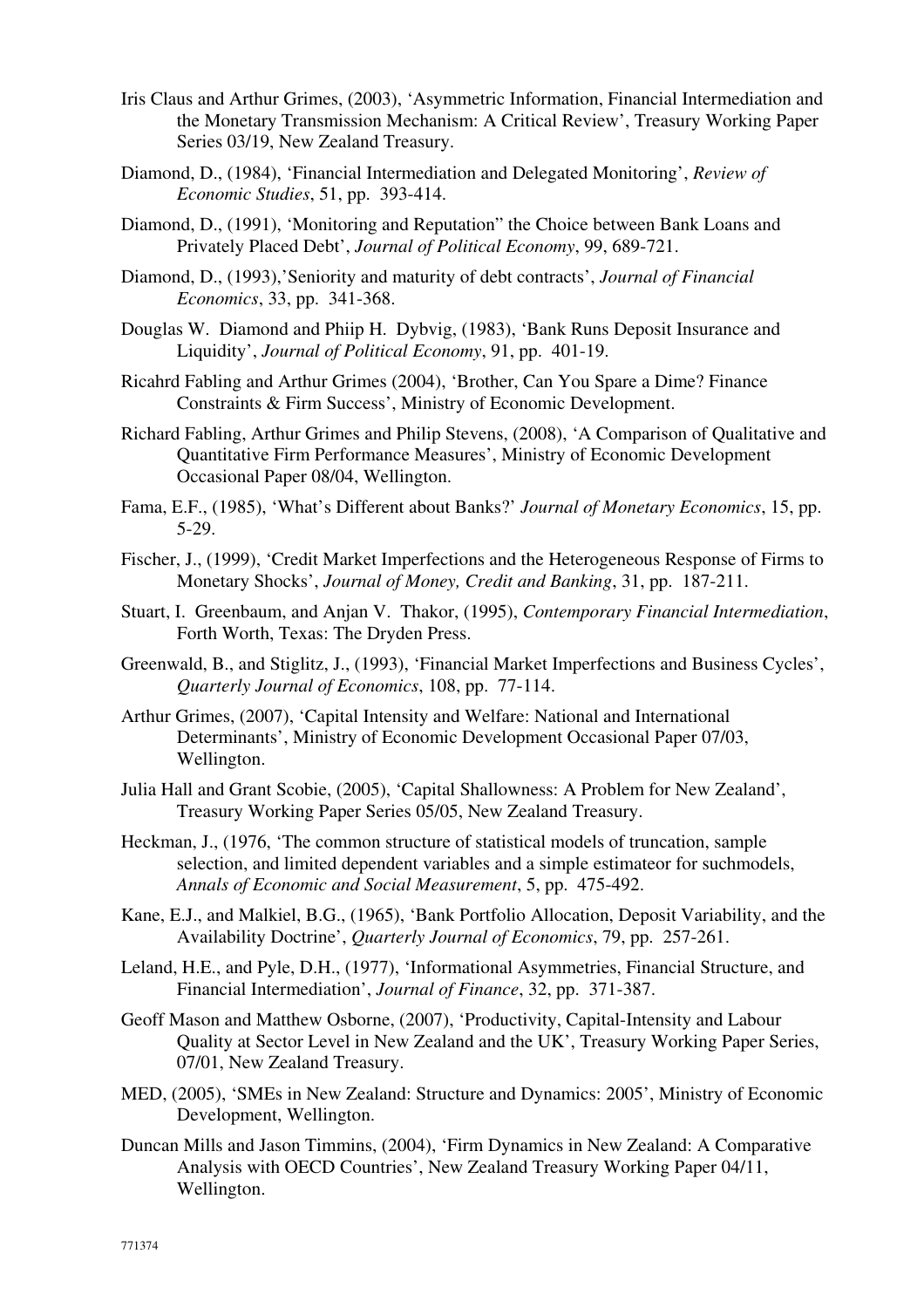- Mundlak, Y. (1961), 'Empirical Production Function Free of Management Bias', *Journal of Farm Economics*, 43(1), pp. 44-56
- Stephen Nickell and Daphne Nicolitsas, (1999), 'How does financial pressure affect firms?', *European Economic Review*, 43.8, pp. 1435-1456.
- Steven Ongea and David C. Smith, (1998), 'Relationship Banking: A Survey', reprinted in P. Harker and S.A. Zenios (eds.) *The Performance of Financial Institutions*, CUP.
- Steven Ongea and David C. Smith, (2006), 'Access to external finance: Theory and evidence on the impact of monetary policy and firm-specific characteristics', *Journal of Banking and Finance*, 30, pp. 199-227.
- Peterson, M.A., and Rajan, R.G., (1994), 'The Benefits of Lending Relationships: Evidence from Small Business Data', *Journal of Finance*, 49, pp. 3-37.
- Peterson, M.A., and Rajan, R.G., (1995), 'The Effect of Credit Market Competition on Lending Relationships', *Quarterly Journal of Economics*, 110, pp. 406-443.
- Rajan, R.G., (1992), 'Insiders and Outsiders: the Choice between Informed and Arm's-length Debt', *Journal of Finance*, 47, pp. 1367-1400.
- Rajan, R.G., and Winton, A., (1995), 'Covenants and collateral as incentives to monitor', *Journal of Finance*, 50, pp. 1113-1146.
- Rajan, R.G., (1998), 'The Past and future of Commercial Banking Viewed through and Incomplete Contract Lens', *Journal of Money, Credit and Banking*, 30, pp. 524-550.
- Ramakrishnan, R.T.S., and Thakor, A.V., (1984), 'Information Reliability and a Theory of Financial Intermediation', *Review of Economic Studies*, 51, pp. 415-432.
- Robertson, B. (2006), *Mind the gap: small firm financing in New Zealand*. Ministry of Economic Development, Wellington.
- Sharpe, S.A., (1990), 'Asymmetric Information, Bank Lending and Implicit Contracts: a Stylized Model of Customer Relationships', *Journal of Finance*, 45, pp. 1069-1087.
- Stiglitz, J.E., and Weiss, A., (1981), 'Credit rationing in markets with imperfect information', *American Economic Review*, 71, pp. 393-410.
- von Thadden, E.L., (1998), 'Asymmetric Information, Bank Lending, and Implicit Contracts: the Winner's Curse', mimeo, University of Lausanne (DEEP).
- Weesie, J., (1999), Seemingly unrelated estimation and the cluster-adjusted sandwich estimator, *Stata Technical Bulletin*, 13, pp. 19.23.
- Yosha, O., (1995), 'Information Disclosure Costs and the Choice of Financing Source', *Journal of Financial Intermediation*, 4, pp. 3-20.

## **8 Appendix 1: Data Appendix**

### *8.1 Business Finance Survey*

The *Business Finance Survey* (BFS) was sponsored by the Ministry of Research Economic Development (MED) to provide information on the capital structure of businesses in New Zealand, the sources of finance they use and their recent financing experiences. The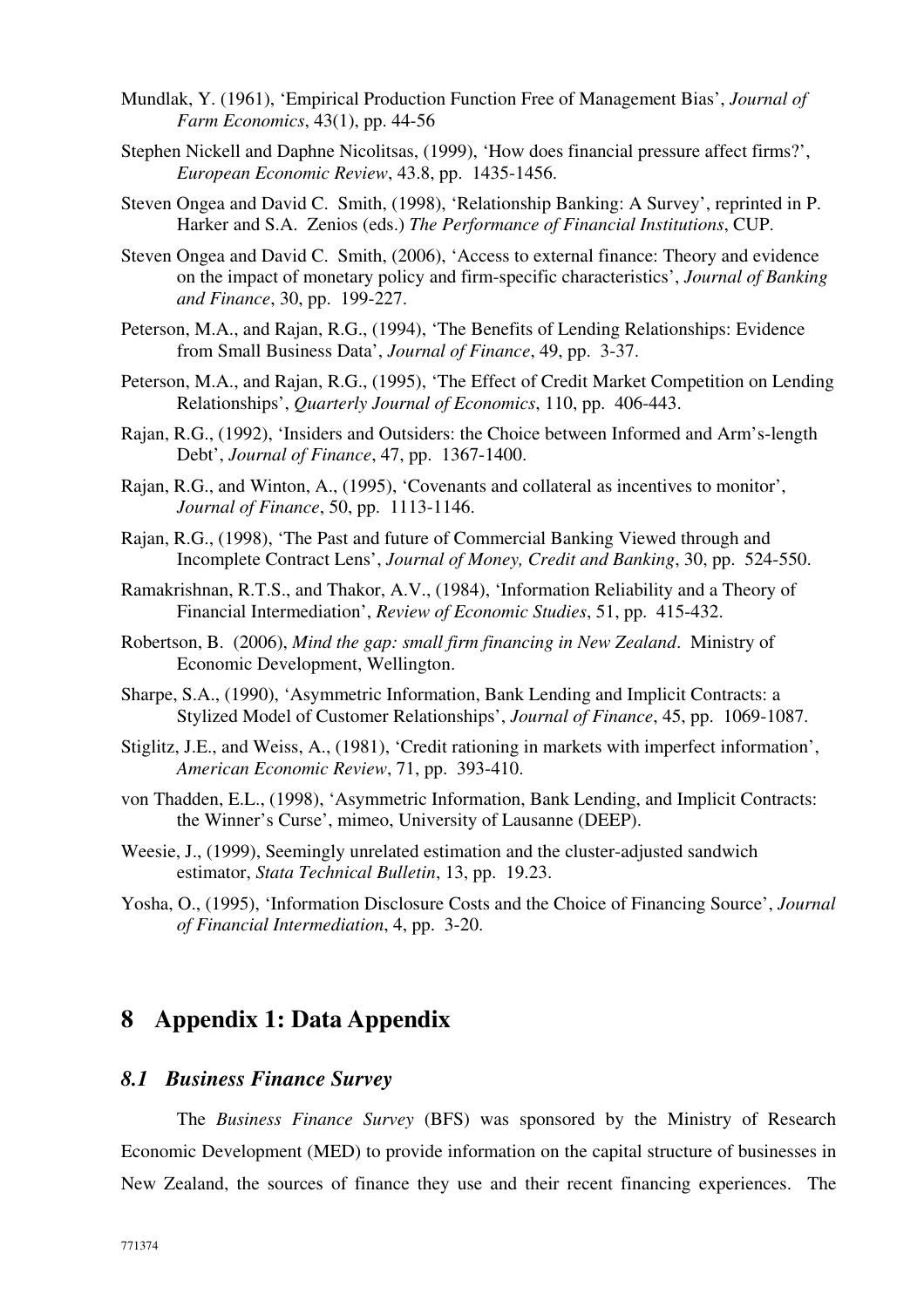survey population was created from live enterprise units on Statistics New Zealand's Business

Frame at the population selection date which:

- were economically significant enterprises (those with an annual GST turnover figure greater than \$30,000)
- had between 1 and 500 employees
- had been operating for six months or more
- were not subsidiaries, more than 50 percent owned by another business
- were classified to Australian and New Zealand Standard Industrial Classification NZ Version 1996 (ANZSIC96) codes listed as in scope as set out in the table below.
- were private enterprises as defined by New Zealand Institutional Sector 1996 Classification (NZISC96) 1111 (private corporate producer enterprises) or 1121 (private non-corporate producer enterprises).
- were classified to New Zealand Standard Classification of Business Types (BT96) codes:
	- 1 individual proprietorship,
	- 2 Partnership,
	- 3 Registered Limited Liability Company (non CO-op),
	- 4 Co-operative Companies,
	- 5 Joint Ventures and Consortia,
	- 13 Trusts/Estates
	- 20 Other Business Types.

#### **Industries in scope:**

| A02              | Services to Agriculture, Hunting and Trapping                      |
|------------------|--------------------------------------------------------------------|
| A03              | Forestry and Logging                                               |
| A04              | <b>Commercial Fishing</b>                                          |
| $\mathsf{C}$     | Manufacturing                                                      |
| E                | Construction                                                       |
| F & G            | Wholesale Trade & Retail Trade                                     |
| H                | Accommodation, Cafes and Restaurants                               |
| I61 & I66        | Road Transport & Services to Transport                             |
| J                | <b>Communication Services</b>                                      |
| L77 (excl. L773) | Property Services (excl. Commercial Property & Non-financial Asset |
| & L771210)       | Investors)                                                         |
| L78 (excl. L784) | Business Services (excl. Legal and Accounting Services)            |
| N                | Education                                                          |
| O (excl. 0862)   | Health and Community Services (excl. Medical and Dental Services)  |
| P91              | Motion Picture, Radio and Television Services                      |
| P93 (excl. 9311, | Sports and recreation Services (excl. Horse and Dog racing, Sports |
| P9312 & P9321)   | Grounds and Facilities & Lotteries)                                |
| Q95              | <b>Personal Services</b>                                           |

The sample design was stratified according to ANZSIC industry, age groups and employee size groups. This information was obtained using enterprise ANZSIC industry, business age and employee information from Statistics New Zealand's Business Frame.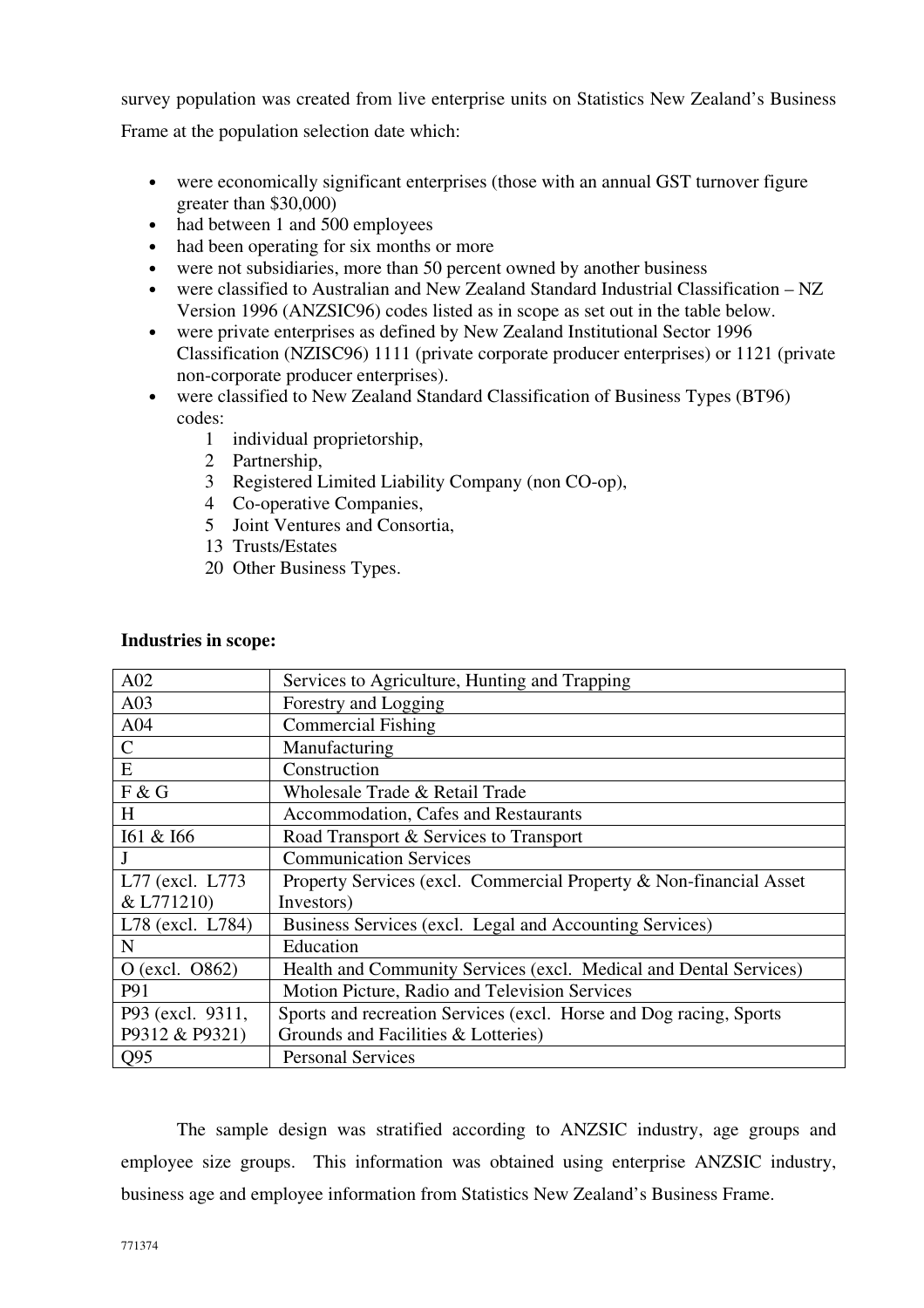The first level of stratification was into ANZSIC industry groupings. Within each of the ANZSIC groups, there is a further stratification by age and employee size group. For more on the Business Finance Survey, see

http://www2.stats.govt.nz/domino/external/pasfull/pasfull.nsf/173371ce38d7627b4c256809000 46f25/4c2567ef00247c6acc256ff20018f810?OpenDocument .

## **8.1.1 Variables**

#### *Length of Banking Relationship*

This comes from question 32, 'How many years has this business dealt with its main bank or financial institution?' There are four response choices: 'less than 1 year', '1 to 3 years', '4 to 10 years' or 'more than 10 years'.

### *Debt financing*

This came from question 3, 'In the past 12 months did the business request new or additional debt finance?'

#### *Equity financing*

This came from question 11, 'In the past 12 months did the business request new or additional equity finance?'

#### *Debt and Equity Financing*

This came from question 18 'In the last 12 months, did the business request both debt and equity finance?' and question 19 'Which finance request was made first?' This final question has three response categories, debt first, equity first, or both at the same time.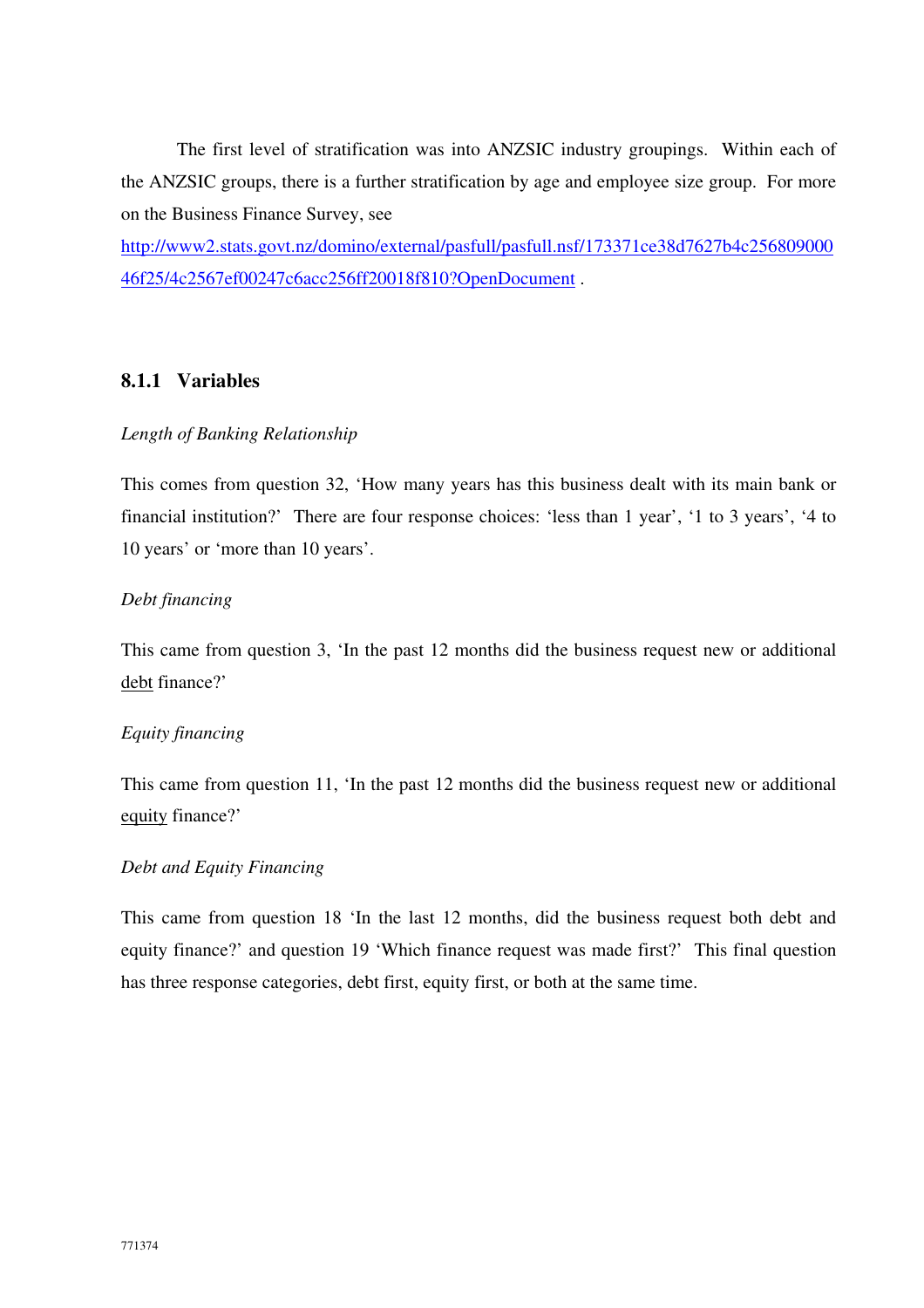## *8.2 IR10 Accounts information*

The IR10 data used in this paper come from the IRD form Accounts information IR10 form. More information on what should appear in the IR10 form can be found in the IRD guide IR10G.

#### *Sales*

The sales data recorded in the IR10 form relate to Box 2 'Gross income from sales and/or services' and are GST exclusive.

### *Assets*

Our measure of assets is 'Total assets' (i10\_totassts). It is made up of 'current assets' (i10\_totlcass), 'fixed assets' (i10\_totlfass) and 'other assets' (i10\_othassts). Current assets are made up of 'accounts receivable (debtors)', 'bank accounts', and 'other current assets'. Fixed assets are made up of 'vehicles', 'plant and machinery', 'furniture and fittings', 'land and buildings', and 'other fixed assets'. Other assets are made up of 'intangibles', 'preference shares', 'shares and debentures', 'term deposits' and 'other assets'.

## *Liabilities*

Liabilities come from Box 51, total liabilities, and include 'accounts payable (creditors)' (i10 accspay), 'Bank accounts (liability), (i10 bkacslia), 'Other current liabilities' (i10\_othclia), 'Total current liabilities' (i10\_totclia), and 'Term liabilities' (i10\_termlia).

## *Equity*

This is calculated as 'total proprietor or shareholder funds' (i10\_proshfds) and subtract 'Drawings' (i10\_drawings) and 'Current account closing balance' (i10\_cclosbal). According to the IR10G guide from IRD, total proprietor or shareholder funds 'is the sum of Box 53 and any other proprietor or shareholder equity.' Under 'items listed in this box' the guide lists: 'Income equalisation reserves', 'Proprietorship funds or equity' and 'Shareholders' funds or equity'.

## *Leverage*

Leverage is calculated as debt divided by dept plus equity.